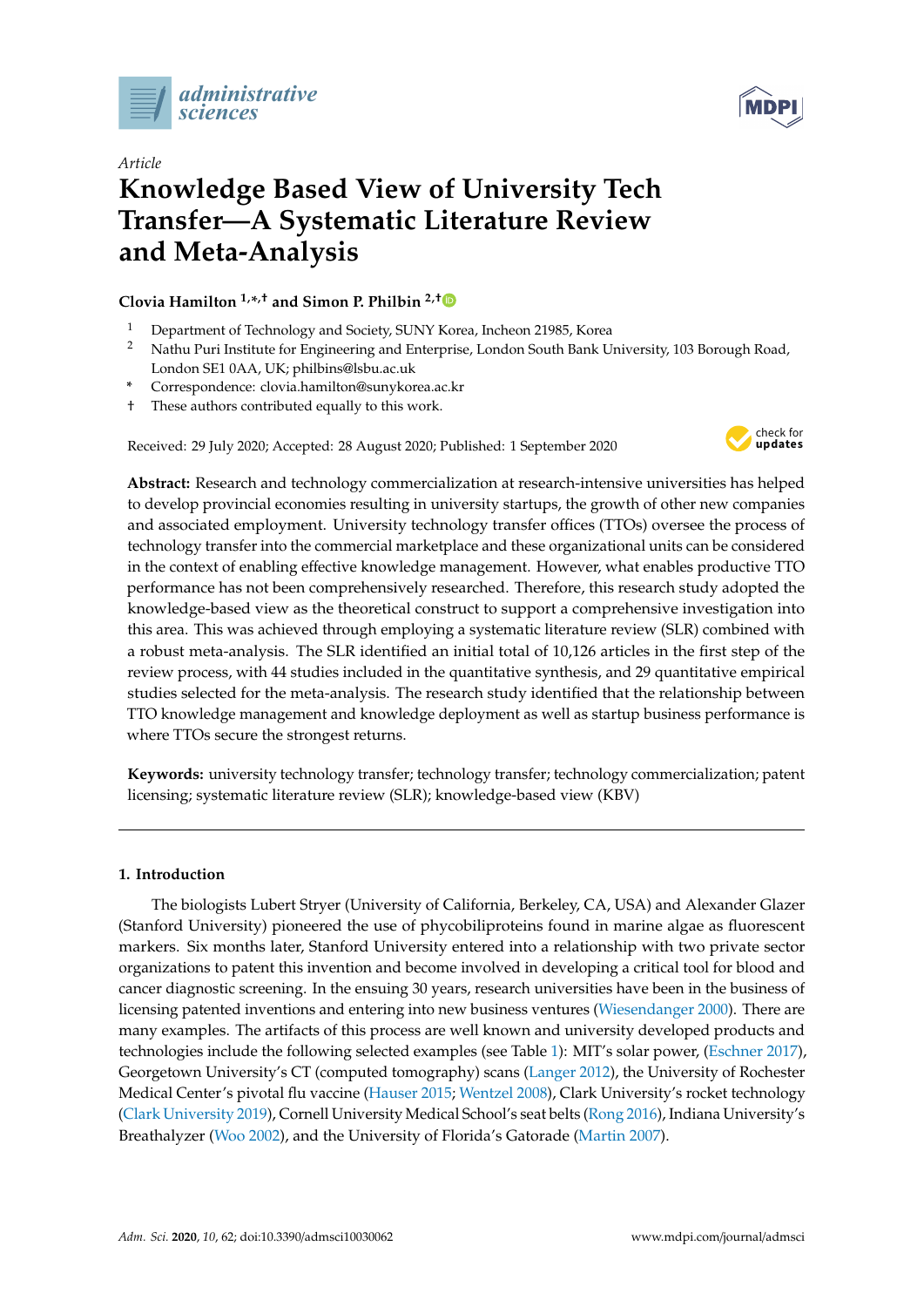<span id="page-1-0"></span>

| Year              | Inventor                                                                                                                          | Invention                                                                                                                                                          | University                                   | Source                         |  |
|-------------------|-----------------------------------------------------------------------------------------------------------------------------------|--------------------------------------------------------------------------------------------------------------------------------------------------------------------|----------------------------------------------|--------------------------------|--|
| 1926              | Robert Hutchings<br>Goddard, Physicist                                                                                            | Rocket technology                                                                                                                                                  | Clark University                             | (Clark University 2019)        |  |
| 1940 <sub>s</sub> | Maria Telkes.<br>Biophysicist and<br>engineer                                                                                     | Solar Power using the<br>crystallization of a sodium<br>sulfate solution                                                                                           | <b>MIT</b>                                   | (Eschner 2017)                 |  |
| 1954              | Robert Borkenstein,<br><b>Forensic Scientist</b>                                                                                  | Breathalyzer test                                                                                                                                                  | Indiana University<br>(Woo 2002)             |                                |  |
| 1955              | Roger Griswald and<br>Hugh DeHaven, Pilot                                                                                         | Three-point car seat safety belt                                                                                                                                   | Cornell University<br>Medical School         | (Rong 2016)                    |  |
| 1965              | Robert Cade,<br>Nephrologist                                                                                                      | Gatorade                                                                                                                                                           | University of<br>Florida                     | (Martin 2007)                  |  |
| 1973              | Robert S. Ledley,<br>Physicist                                                                                                    | Full Body CT Scanner                                                                                                                                               | Georgetown<br>University                     | (Langer 2012)                  |  |
| 1983              | David Smith,<br>Pediatrician; Porter<br>Anderson, Chemist;<br>Richard Insel Pediatric<br>Immunologist; and<br>Medical Center Team | Flu Vaccine: Conjugate<br>vaccine technology led to the<br>creation of vaccines against<br>Hemophilus influenzae type b<br>(Hib), pneumococcus, and<br>meningitis. | University of<br>Rochester Medical<br>Center | (Wentzel 2008; Hauser<br>2015) |  |

**Table 1.** Examples of significant inventions/technologies originating at universities.

Since the Morill Act of 1862 established land grant universities in the United States, they have served as research hubs, although this did not necessarily result in significant levels of technology being transferred from universities to industry. In 1980, the U. S. Congress passed the Bayh–Dole Act [\(U. S. Congress](#page-26-3) [1980\)](#page-26-3), which allowed universities to obtain ownership titles to inventions created with government funded research. The process was typically managed by technology transfer offices (TTOs). These offices are tasked with the development of processes and policies regarding patenting and licensing of the university's inventions. Technology transfer can be regarded as a subset of technology management [\(Hamilton](#page-23-1) [2017a,](#page-23-1) [2017b\)](#page-24-1). Besides TTOs, there are other organizational units involved in research administration, such as offices of sponsored programs, project management offices (PMOs), and research grant offices (RGOs).

In recent years, PMOs have been able to serve as advisory support to industry, academic, and end-user consortia. In this case, directive type PMOs assist with grant preparation, negotiation of intellectual property provisions, innovation management, research commercialization, and stakeholder management [\(Wedekind and Philbin](#page-26-4) [2018\)](#page-26-4).

Since the role of TTOs is to enable the commercialization of technical innovations, a growing number of researchers have examined different aspects of this subject, including the effect of university policies and structures on academic entrepreneurship [\(Seashore Louis et al.](#page-26-5) [1989\)](#page-26-5). More specifically researchers have investigated the following aspects of TTOs and the subject of tech transfer:

- The features of universities that generate the most spin-offs [\(Lockett and Wright](#page-25-2) [2005\)](#page-25-2).
- Factors that enhance university tech transfer [\(Friedman and Silberman](#page-23-2) [2003\)](#page-23-2).
- Whether or not internal and external factors explain the efficiency of university tech transfer [\(Siegel et al.](#page-26-6) [2003\)](#page-26-6).
- The level of efficiency that university TTOs in the U.K. exhibit [\(Chapple et al.](#page-22-1) [2005\)](#page-22-1).
- The difference between for-profit versus traditional non-profit TTOs, technology licensing for equity strategies, and sponsored research licensing strategies [\(Markman et al.](#page-25-3) [2005a\)](#page-25-3).
- The optimal incubation models for academic spin-offs [\(Clarysse et al.](#page-22-2) [2007\)](#page-22-2).
- The most efficient TTOs [\(Curi et al.](#page-23-3) [2012\)](#page-23-3).
- What technology transfer specialists pay attention to [\(Hamilton](#page-23-4) [2015;](#page-23-4) [Hamilton and Schumann](#page-24-2) [2016\)](#page-24-2).
- Which TTOs are more likely to get better results (Gonzá[lez-Pern](#page-23-5)ía et al. [2013\)](#page-23-5).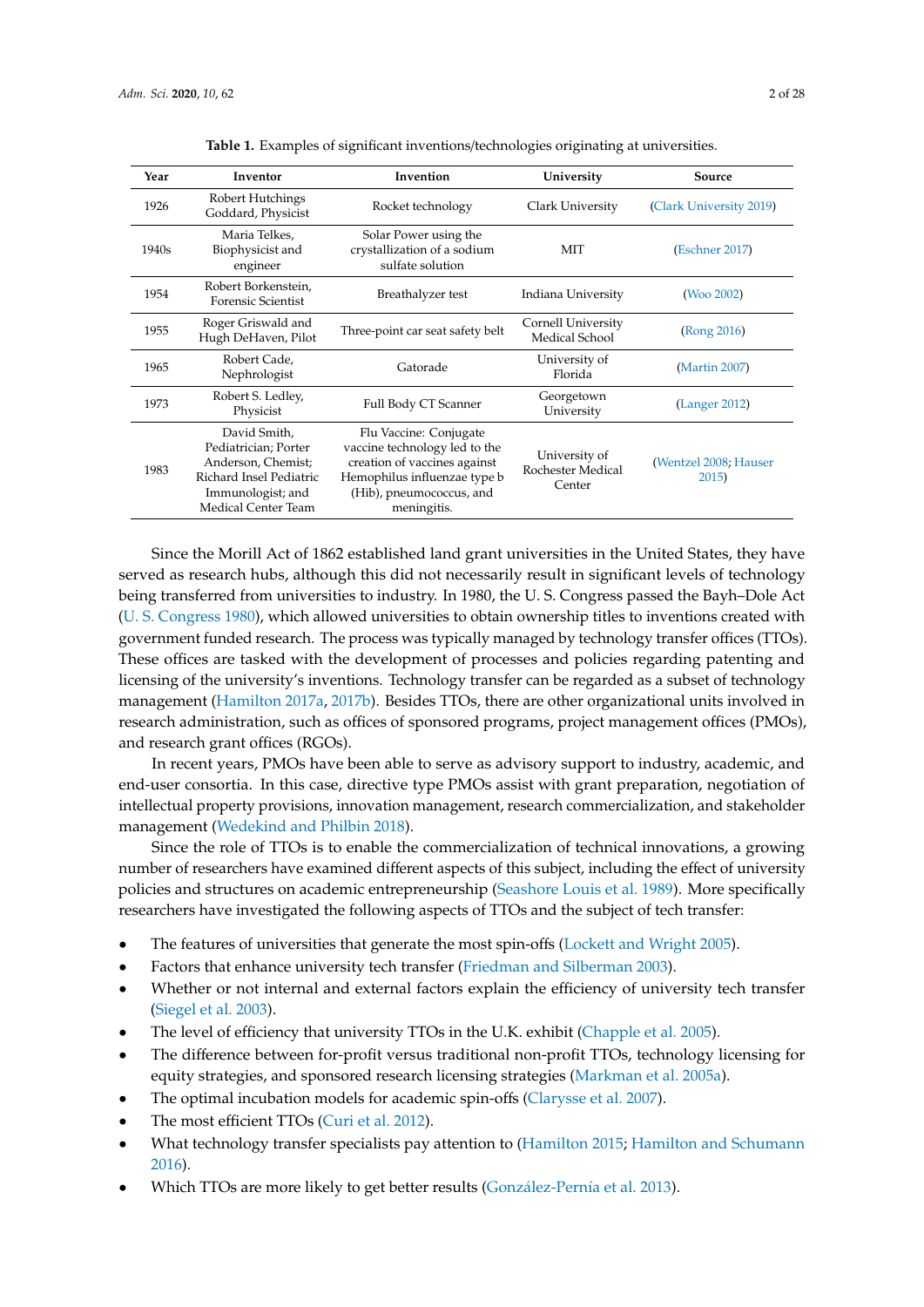#### **2. Literature Review**

# *2.1. Resource Based View (RBV) of Competitive Strategy*

Although there is an expansive level of TTO research, there remains significant ambiguity surrounding the determinants of TTO performance. For instance, one study showed that TTO performance in the creation of startups is strengthened by the presence of human capital [\(Van Looy et al.](#page-26-7) [2011\)](#page-26-7), while another study found that the presence of human capital had little or no effect in relation to startup formations [\(Hülsbeck et al.](#page-24-3) [2013\)](#page-24-3). This exemplifies the lack of clarity regarding the more likely enablers of strong TTO performance. Therefore, it is plausible that utilizing a theoretical framework, such as the resource-based view (RBV) of the firm [\(Barney](#page-21-0) [1991;](#page-21-0) [Rumelt](#page-26-8) [1984;](#page-26-8) [Warnerfelt](#page-26-9) [1984\)](#page-26-9), will be useful in describing which TTO attributes are directly related to performance. The RBV posits that when organizations possess strategic resources that are valuable, rare, and hard to imitate, they are more likely to enhance performance and provide the basis for competitive advantage.

The RBV resource categories include tangible and intangible assets as well as organizational capabilities. Organizational capabilities refer to tangible and intangible assets that enable an organization (in this case the university) to take full advantage (also known as leveraging) of its other resources [\(Barney](#page-21-0) [1991\)](#page-21-0). Within the context of technology transfer, strategic capabilities are research and development (R&D) policies, skills, and processes that incentivize commercialization. The resources that are most likely to underpin competitive superiority (referred to as strategic resources) are intangible assets and organizational capabilities as they are rare and inimitable (i.e., difficult to imitate). An organizational culture that embraces innovation and commercialization would be extremely difficult to replicate in the short term due to its causal ambiguity (i.e., how do they do it?) and path dependency (i.e., no short-cuts or quick fixes). Establishing such a culture requires that rivals would have to follow the same series of steps to match or imitate the organization's capability—it would take time and effort. For the same reason, forms of intellectual property (such as patents and trademarks) are potentially strategic resources [\(Barney and Asli](#page-22-3) [2001\)](#page-22-3).

According to a slightly different perspective, the RBV further proposes that human (e.g., scientists), organizational (e.g., positive reputation, plans, and systems), and physical (e.g., labs and facilities) resources may be necessary, but insufficient, for organizations to perform at high levels if they are easy to imitate [\(Barney](#page-21-0) [1991\)](#page-21-0). Moreover, these resources are connected with processes to enable organizational capabilities. Using the RBV lens, a study of university-industry research collaboration revealed three types of collaboration capabilities, namely: (1) technical, including knowledge, facilities, and the awareness of how published research relates to industry needs; (2) commercial, including project management, intellectual property rights, and industrial research contracting skills; and (3) social, including leadership, trust, and negotiation skills [\(Philbin](#page-25-4) [2012\)](#page-25-4). However, these capabilities and the corresponding resources also need to be managed, integrated, and deployed [\(Sirmon and Hitt](#page-26-10) [2003\)](#page-26-10). They must be leveraged into organizational capabilities.

# *2.2. Evolution of the Knowledge-Based View of Strategy*

Knowledge is defined as the continuous process of managing know-how in order to anticipate existing and future needs, exploit resources, and develop new opportunities [\(Price et al.](#page-25-5) [2013\)](#page-25-5). This capability becomes internalized, shared, accumulated, and used in the process of knowledge integration. Once this capability is leveraged, an organization can achieve competitive advantage [\(Grant](#page-23-6) [1996a,](#page-23-6) [1996b\)](#page-23-7) and this is the Knowledge-Based View (KBV) of strategy. Consequently, the current study examines the role of four contextual KBV variables to the management, integration, and deployment of technology transfer. The essential elements are proposed as follows: (1) knowledge management; (2) deployment of resources; (3) external financial investments for sponsored research and development; and (4) physical infrastructure locations for the R&Dto take place.

In the late 1970s, economic analysts and policy-makers were studying ways to improve data on the rates of return from industrial innovations. Examining 17 case studies, it was discovered that, for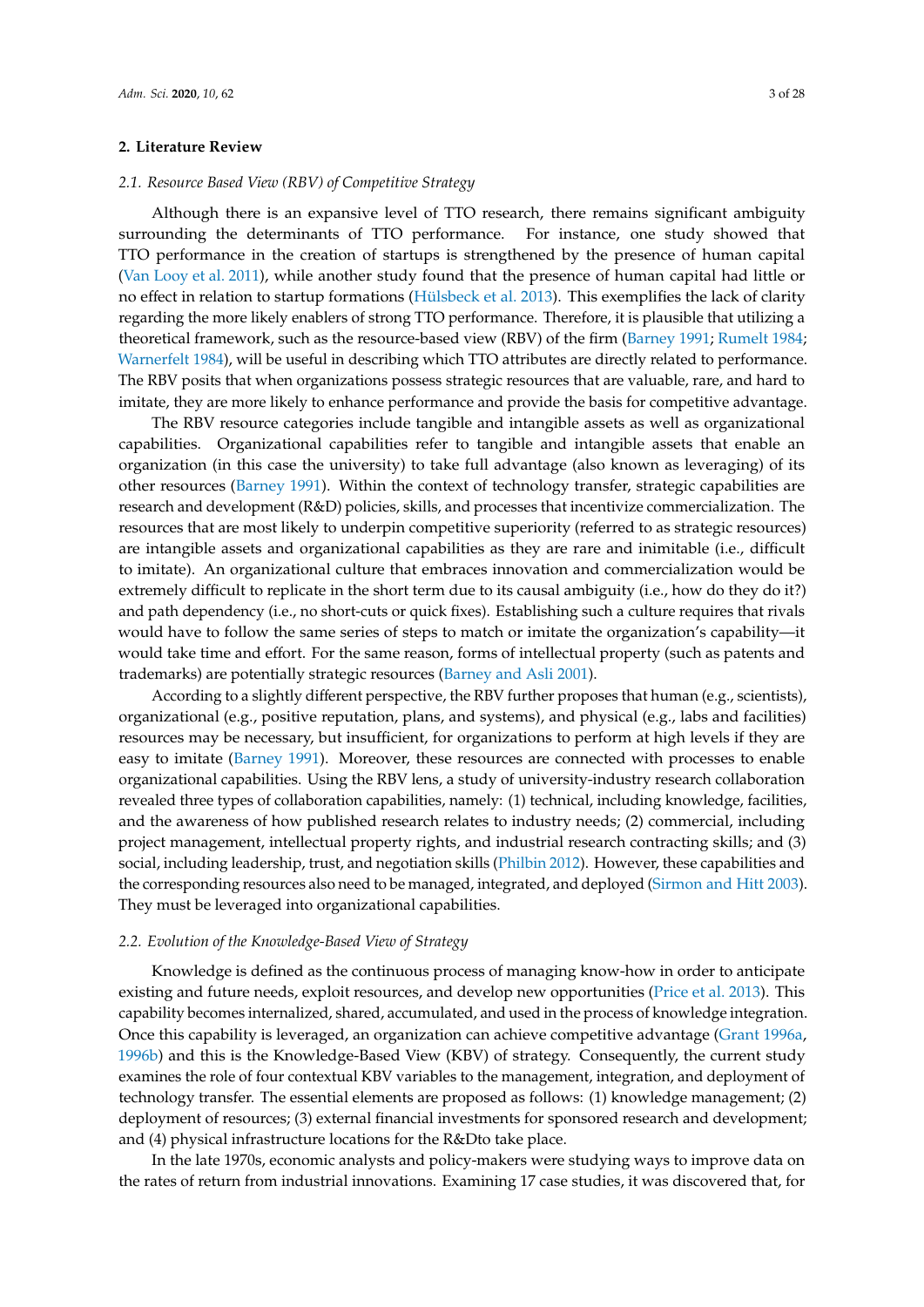certain innovations, imitation can be much cheaper than innovation [\(Mansfield et al.](#page-25-6) [1977\)](#page-25-6). Later in the 1990s, with regard to the development of the knowledge-based view, other researchers studied how firms can deter imitation by innovation. They developed a more dynamic view of how firms create

new knowledge [\(Kogut and Zander](#page-24-4) [1992\)](#page-24-4).

Knowledge flow is inherently a public good and the existence of technology-based research efforts by other firms may allow a firm to achieve results with less research effort. The importance of this spillover phenomenon was studied by looking at the average effect that other firms' R&D has on the productivity of a firm's own R&D. Circumstantial evidence revealed spillovers of R&D from several indicators of technological success (Jaff[e and Trajtenberg](#page-24-5) [1996\)](#page-24-5).

Further research on knowledge flow, technology, and absorptive capacity was conducted using data from 31 intensive case studies of research, development, and demonstration (RD&D) projects sponsored by an energy authority. These researchers developed a technology transfer process model and a technology absorption process model. Although the goal of these projects was hardware development, the output in most cases was new knowledge. The researchers found that the benefits from the use of new knowledge was higher than the benefits of using the hardware that was developed [\(Kingsley et al.](#page-24-6) [1996\)](#page-24-6).

Building on the relational view, social capital, and knowledge-based theories, researchers defined technology commercialization as knowledge exploitation. They proposed that social capital facilitates external knowledge acquisition in key customer relationships and that knowledge mediates the relationship between social capital and knowledge exploitation for competitive advantage. Indeed, social capital has been found to be a key enabling factor to support the process of university-industry research collaboration [\(Philbin](#page-25-7) [2008\)](#page-25-7). Moreover, [Yli-Renko et al.](#page-27-1) [\(2001\)](#page-27-1) surveyed 180 young tech-based firms in the U.K. The results indicate that social interactions and network ties are associated with greater knowledge acquisition; and knowledge acquisition is positively associated with knowledge exploitation. One finding was that the greater a young technology-based firm's knowledge acquisition forms a key customer relationship, the higher the number of new products developed by the young technology-based firm becomes as a result of that relationship [\(Yli-Renko et al.](#page-27-1) [2001\)](#page-27-1).

Furthermore, researchers advanced the knowledge-based view of the firm by using a knowledge-based approach to integrate ideas about knowledge inheritance and employee entrepreneurship; and to construct a theory of spin-out formation and development. They investigated how industry incumbents' knowledge capabilities affected its spin-outs in the computer disk drive industry and found that incumbents with both strong technological and market pioneering know-how generate fewer spin-outs than firms with strength in only technological or market know-how. Also, an incumbent's knowledge capabilities at the time of a spin-out's founding positively affect the spin-out's knowledge capabilities and its probability of survival. The researchers concluded that firms need to strategically invest resources in both value creation and appropriation rather than specialize to the detriment of a complementary capability. In regard to startups, the researchers concluded that knowledge is inherited, and a firm's founder is the more effective agent of transfer than a hired employee [\(Agarwal et al.](#page-21-1) [2004\)](#page-21-1).

Literature on knowledge integration was found to be primarily focused on product component technologies and considered the division of labor and division of knowledge [\(Brusoni et al.](#page-22-4) [2009,](#page-22-4) [2001;](#page-22-5) [Takeishi](#page-26-11) [2002\)](#page-26-11). This was extended to process component technologies when researchers considered the commercialization of new product innovation in the computer memory industry [\(Kapoor and Adner](#page-24-7) [2012\)](#page-24-7). They assessed the effectiveness of firm boundary choices in solving this problem according to the speed with which firms solve this problem.

[Nickerson and Zenger](#page-25-8) [\(2004\)](#page-25-8) extended the comparative logic of transaction cost economics to the knowledge-based view with a problem-solving perspective of the theory of the firm [\(Nickerson and](#page-25-8) [Zenger](#page-25-8) [2004\)](#page-25-8). [Kapoor and Adner](#page-24-7) [\(2012\)](#page-24-7) extended [Nickerson and Zenger'](#page-25-8)s [\(2004\)](#page-25-8) theory by arguing that firms may benefit from investments in the knowledge gained from outsourced activities; they also linked problem complexity to the nature of technological change underlying product innovation.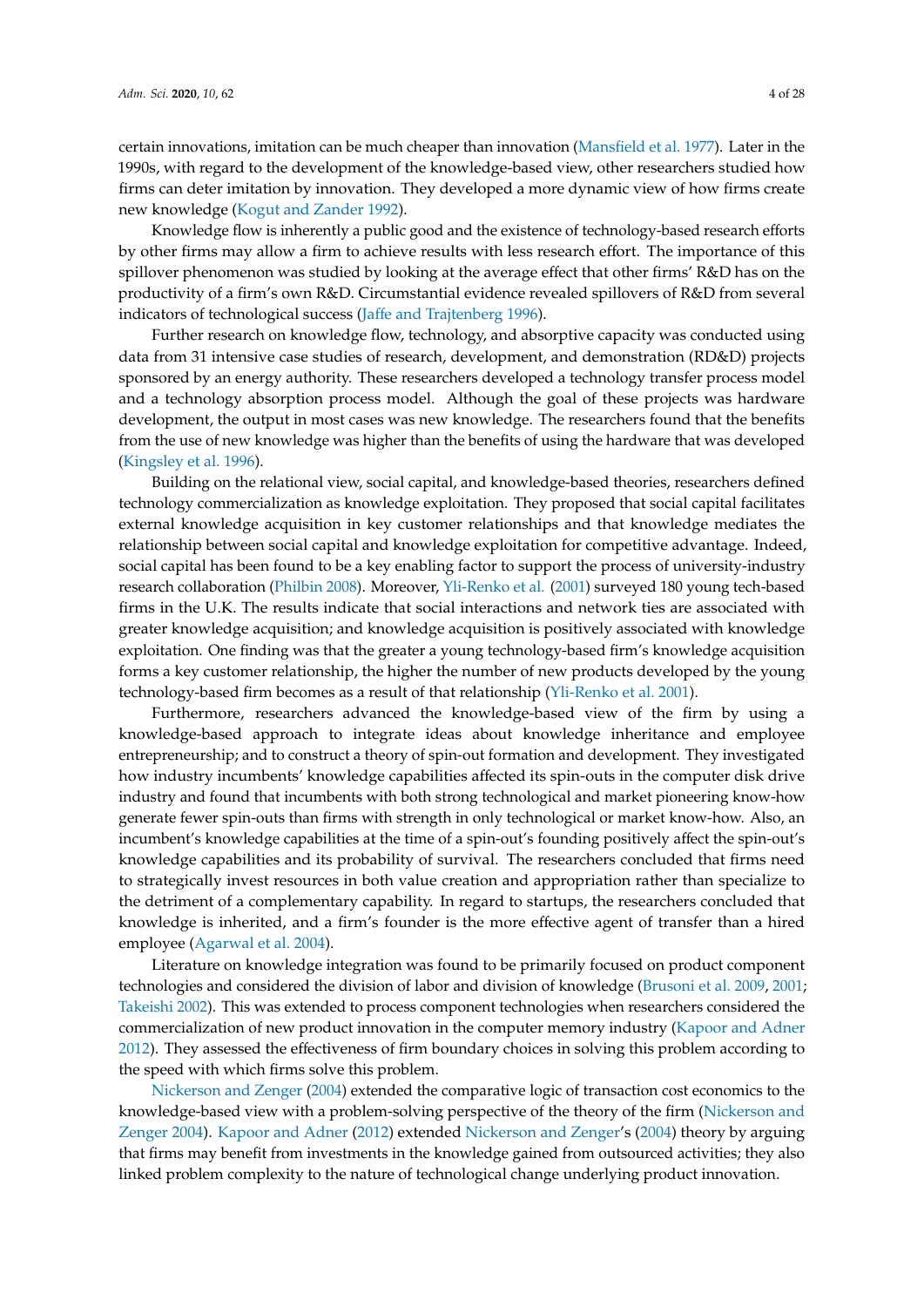With respect to past applications of the knowledge-based view, none of these research studies have applied the knowledge-based view to a systematic literature review of university technology transfer. More importantly, these prior studies give credence to the position that the knowledge-based view is an ideal analytical lens to apply when studying the university technology commercialization phenomenon.

The structure of this paper is as follows. After the introduction and initial discussion of the role of the TTO as well as introductory material on the RBV and KBV strategy frameworks, there is further discussion of supporting theory along with hypothesis development. This is followed by the method, which is based on a systematic literature review (SLR) and includes data collection and meta-analysis. The meta-analysis allows findings from extant research to be combined so that sampling error is minimized, and that estimates of relationships more closely approximate those found in the population. This is followed by the results, conclusions, and future work.

# **3. Theoretical Framework and Hypotheses**

A conceptual model was developed for university technology transfer success based on the KBV strategy framework (see Figure [1\)](#page-5-0). The conceptual model's constructs, definitions and sample measures are shown in Table [2.](#page-6-0) The model shows inputs into the university technology transfer process. These are the resource inputs. A KBV of university technology transfer involves viewing the process from the lens that TTOs require knowledge management, knowledge deployment, knowledge integration, and external investments to succeed. It was imperative to identify research studies with empirical measurements of resources that might be important.

Table [2](#page-6-0) provides details on the inputs and outputs of the university technology transfer process. These outputs are entrepreneurial spin-off businesses (i.e., startups) that may be formed [\(Hülsbeck](#page-24-3) [et al.](#page-24-3) [2013;](#page-24-3) [Markman et al.](#page-25-3) [2005a;](#page-25-3) [Powers and Patricia](#page-25-9) [2005;](#page-25-9) [Rogers](#page-25-10) [2000;](#page-25-10) [Van Looy et al.](#page-26-7) [2011\)](#page-26-7) and related licensing agreements [\(Chapple et al.](#page-22-1) [2005;](#page-22-1) [Powers](#page-25-11) [2003;](#page-25-11) [Powers and Patricia](#page-25-9) [2005;](#page-25-9) [Rogers](#page-25-10) [2000;](#page-25-10) [Siegel et al.](#page-26-6) [2003;](#page-26-6) [Sine et al.](#page-26-12) [2003;](#page-26-12) [Swamidass and Venubabu](#page-26-13) [2009\)](#page-26-13). There may also be licensing deals with established small business enterprises or larger corporations. Indeed, the primary performance measures for TTOs have traditionally been licensing revenues [\(Carlsson and Fridh](#page-22-6) [2002;](#page-22-6) [Chapple et al.](#page-22-1) [2005;](#page-22-1) [Ho et al.](#page-24-8) [2014;](#page-24-8) [Lockett et al.](#page-25-12) [2005;](#page-25-12) [Markman et al.](#page-25-3) [2005a;](#page-25-3) [Powers](#page-25-11) [2003;](#page-25-11) [Powers and Patricia](#page-25-9) [2005;](#page-25-9) [Rogers](#page-25-10) [2000;](#page-25-10) [Siegel et al.](#page-26-6) [2003\)](#page-26-6).

The context and population in the following research questions for this study is the university TTOs and their staffs, respectively. According to the KBV, the following hypotheses were tested with the meta-analytical systematic literature review (SLR) reported in this paper:

- *Research Question 1*: Is *Knowledge Management* positively related to TTO performance in the areas of patenting, licensing, and generating startups?
- *Research Question 2*: Is *Knowledge Deployment* positively related to TTO performance in the areas of patenting, licensing, and generating startups? Resources such as invention disclosures, patent applications, and patents are evidence of knowledge deployment.
- *Research Question 3*: Is *Knowledge Infrastructure* positively related to TTO performance in the areas of patenting, licensing, and generating startups? Herein, knowledge infrastructure includes having the presence of incubators and medical schools.
- *Research Question 4:* Are *External Investments* positively related to TTO performance in the areas of patenting, licensing, and generating startups?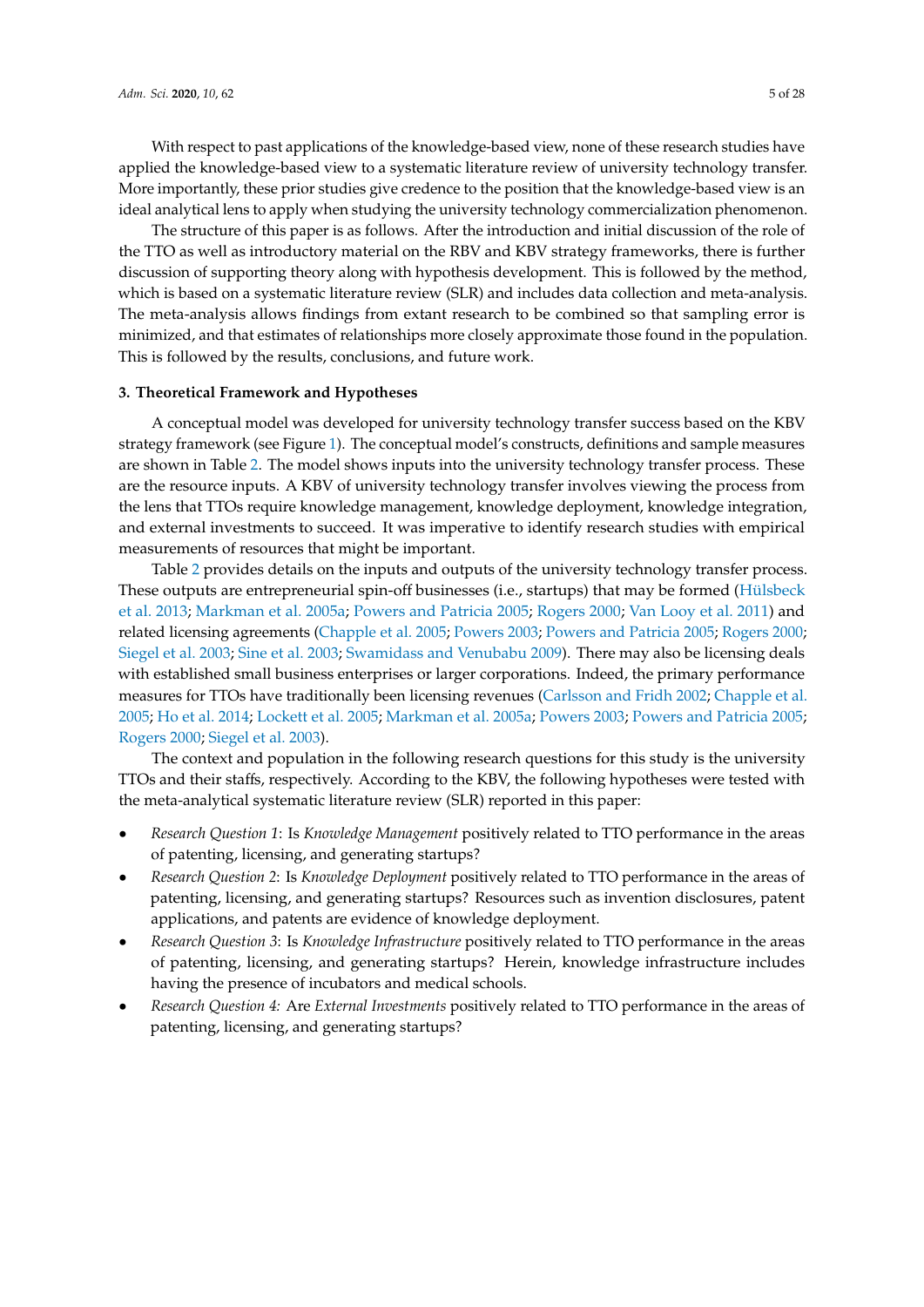<span id="page-5-0"></span>

**Figure 1.** Conceptual Model for University Technology Transfer based on the Knowledge Based View **Figure 1.** Conceptual Model for University Technology Transfer based on the Knowledge Based View (KBV). (KBV).

The existing literature is extended by testing the four hypotheses related to these research questions. Regarding *Knowledge Management*, studies were found which empirically measured TTO staff sizes in terms of: full time equivalents (FTEs) [\(Carlsson and Fridh](#page-22-6) [2002;](#page-22-6) [Chapple et al.](#page-22-1) [2005;](#page-22-1) [Hülsbeck et al.](#page-24-3) [2013;](#page-24-3) [Markman et al.](#page-25-13) [2005b;](#page-25-13) [Powers and Patricia](#page-25-9) [2005;](#page-25-9) [Siegel et al.](#page-26-6) [2003;](#page-26-6) [Van Looy et al.](#page-26-7) [2011\)](#page-26-7); TTO legal expenditures [\(Chapple et al.](#page-22-1) [2005;](#page-22-1) [Siegel et al.](#page-26-6) [2003\)](#page-26-6); and TTO age [\(Chapple et al.](#page-22-1) [2005;](#page-22-1) [Markman et al.](#page-25-13) [2005b;](#page-25-13) [Powers and Patricia](#page-25-9) [2005\)](#page-25-9). It has been identified that there is an adverse effect on managing a high volume of technology and the ability of the TTO to commercialize such a high volume of activity when the number of invention disclosures per TTO staff members were investigated [\(Sine et al.](#page-26-12) [2003\)](#page-26-12). It has also been reported that not surprisingly hiring more TTO staff leads to both a higher number of licenses and increased licensing activity [\(Chapple et al.](#page-22-1) [2005;](#page-22-1) [Swamidass and Venubabu](#page-26-13) [2009\)](#page-26-13). Yet, spending more on external legal assistance had an insignificant impact on the number of licenses while generating a positive impact on licensing revenue generation [\(Chapple et al.](#page-22-1) [2005\)](#page-22-1). Moderate correlations have been reported between invention disclosures and TTO size [\(Hülsbeck et al.](#page-24-3) [2013\)](#page-24-3).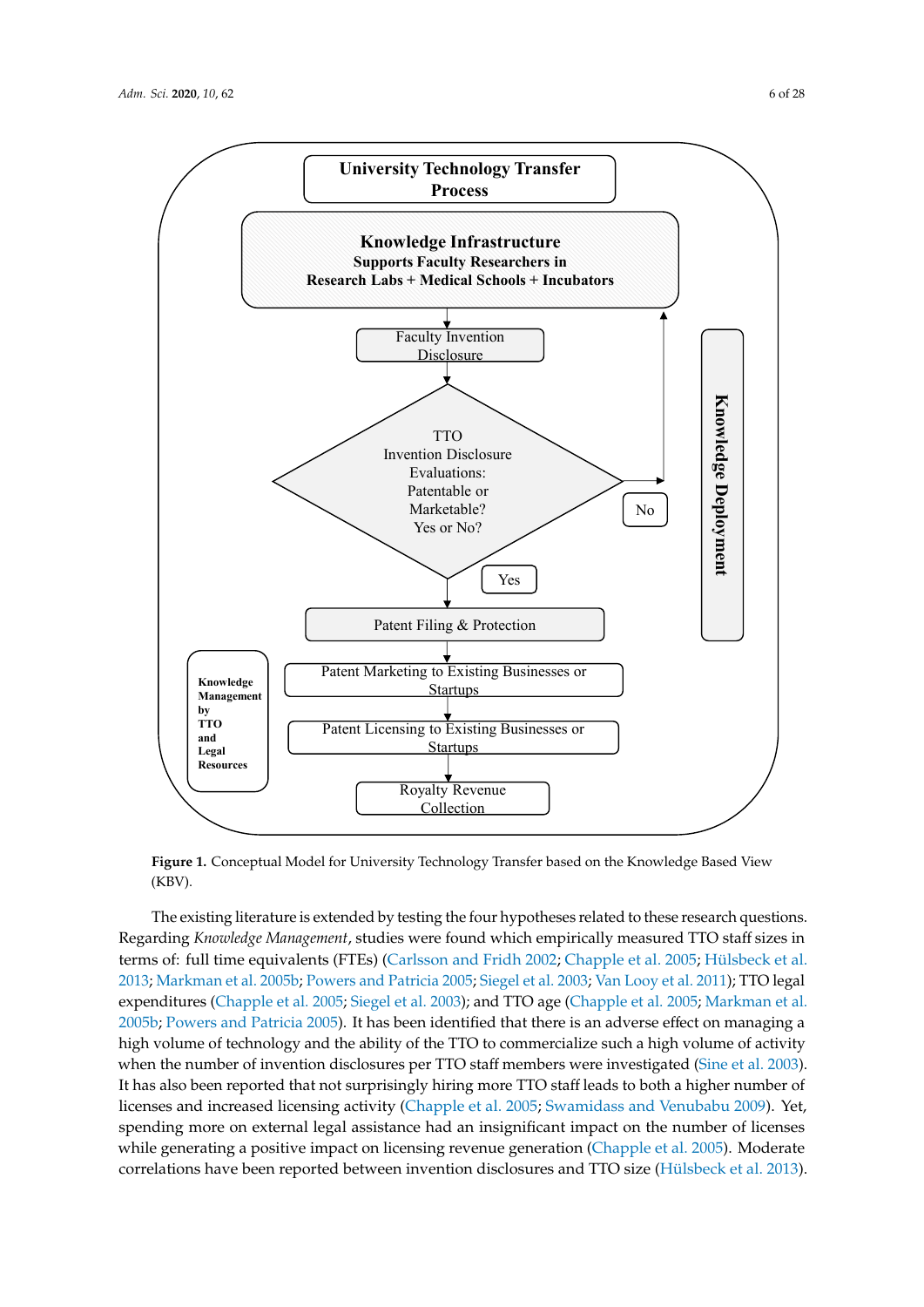Moreover, patenting experience and TTO staffing has been found to be positively correlated with startup business formations [\(Lockett and Wright](#page-25-2) [2005\)](#page-25-2).

<span id="page-6-0"></span>

| <b>Constructs Impacting the</b><br><b>Tech Transfer Process</b> | Definitions                                                                               | <b>Sample Measures</b>                                                                                                                                                                                                                                                                                                                                                                                                                                                                                                                                                                                                                                                                                                                                                                                             | <b>Studies</b>                                                                                                                                                                         |  |
|-----------------------------------------------------------------|-------------------------------------------------------------------------------------------|--------------------------------------------------------------------------------------------------------------------------------------------------------------------------------------------------------------------------------------------------------------------------------------------------------------------------------------------------------------------------------------------------------------------------------------------------------------------------------------------------------------------------------------------------------------------------------------------------------------------------------------------------------------------------------------------------------------------------------------------------------------------------------------------------------------------|----------------------------------------------------------------------------------------------------------------------------------------------------------------------------------------|--|
|                                                                 | <b>INPUT</b>                                                                              |                                                                                                                                                                                                                                                                                                                                                                                                                                                                                                                                                                                                                                                                                                                                                                                                                    |                                                                                                                                                                                        |  |
| Knowledge Management<br>(KM)                                    | Universities' TTO staff and legal<br>resources which support<br>knowledge management      | TTO staff size (FTEs)                                                                                                                                                                                                                                                                                                                                                                                                                                                                                                                                                                                                                                                                                                                                                                                              | (Carlsson and Fridh 2002)<br>(Chapple et al. 2005)<br>(Hülsbeck et al. 2013)<br>(Markman et al. 2005b)<br>(Powers and Patricia 2005)<br>(Siegel et al. 2003)<br>(Van Looy et al. 2011) |  |
|                                                                 |                                                                                           | TTO age<br>TTO legal expenditure<br>Invention disclosures<br>Patent applications filed<br>Patents owned<br>Presence of an Incubator<br>Presence of a medical<br>school<br>Regional GDP<br>Regional R&D intensity<br>Total research funding<br>Industry funding<br>Overall performance<br>including:<br>Licenses executed;<br>Licensing revenues;<br>Startups formed<br>Licenses executed;                                                                                                                                                                                                                                                                                                                                                                                                                          |                                                                                                                                                                                        |  |
|                                                                 |                                                                                           | (Chapple et al. 2005)<br>(Markman et al. 2005b)<br>(Powers and Patricia 2005)<br>(Chapple et al. 2005)<br>(Siegel et al. 2003)<br>(Sine et al. 2003)<br>(Cardozo et al. 2011)<br>(Carlsson and Fridh 2002)<br>(Chapple et al. 2005)<br>(Hülsbeck et al. 2013)<br>(Rogers 2000)<br>(Siegel et al. 2003)<br>(Swamidass and Venubabu 2009)<br>(Cardozo et al. 2011)<br>(Ho et al. 2014)<br>(Rogers 2000)<br>(Cardozo et al. 2011)<br>(Hülsbeck et al. 2013)<br>(Van Looy et al. 2011)<br>(Markman et al. 2005b)<br>(Van Looy et al. 2011)<br>(Chapple et al. 2005)<br>(Hülsbeck et al. 2013)<br>(Chapple et al. 2005)<br>(Lockett et al. 2005)<br>(Chapple et al. 2005)<br>(Ho et al. 2014)<br>(Hülsbeck et al. 2013)<br>(Lockett et al. 2005)<br>(Van Looy et al. 2011)<br>(Ho et al. 2014)<br>(Chapple et al. 2005) |                                                                                                                                                                                        |  |
|                                                                 | Universities' internal                                                                    |                                                                                                                                                                                                                                                                                                                                                                                                                                                                                                                                                                                                                                                                                                                                                                                                                    |                                                                                                                                                                                        |  |
| Knowledge Deployment (KD)                                       | organizational resources which<br>support knowledge deployment                            |                                                                                                                                                                                                                                                                                                                                                                                                                                                                                                                                                                                                                                                                                                                                                                                                                    | (Carlsson and Fridh 2002)<br>(Swamidass and Venubabu 2009)                                                                                                                             |  |
|                                                                 |                                                                                           |                                                                                                                                                                                                                                                                                                                                                                                                                                                                                                                                                                                                                                                                                                                                                                                                                    | (Powers and Patricia 2005)                                                                                                                                                             |  |
| Knowledge Infrastructure (KI)                                   | Universities' internal<br>infrastructure resources which<br>support knowledge integration |                                                                                                                                                                                                                                                                                                                                                                                                                                                                                                                                                                                                                                                                                                                                                                                                                    | (Powers and Patricia 2005)                                                                                                                                                             |  |
|                                                                 |                                                                                           |                                                                                                                                                                                                                                                                                                                                                                                                                                                                                                                                                                                                                                                                                                                                                                                                                    |                                                                                                                                                                                        |  |
|                                                                 |                                                                                           |                                                                                                                                                                                                                                                                                                                                                                                                                                                                                                                                                                                                                                                                                                                                                                                                                    |                                                                                                                                                                                        |  |
| External Investments (EI)                                       | Regional external investments                                                             |                                                                                                                                                                                                                                                                                                                                                                                                                                                                                                                                                                                                                                                                                                                                                                                                                    | (Powers and Patricia 2005)                                                                                                                                                             |  |
|                                                                 |                                                                                           |                                                                                                                                                                                                                                                                                                                                                                                                                                                                                                                                                                                                                                                                                                                                                                                                                    | (Powers and Patricia 2005)                                                                                                                                                             |  |
|                                                                 | <b>OUTPUT</b>                                                                             |                                                                                                                                                                                                                                                                                                                                                                                                                                                                                                                                                                                                                                                                                                                                                                                                                    |                                                                                                                                                                                        |  |
| Performance (Perf)                                              | Outcomes of the university<br>TTO's activities                                            |                                                                                                                                                                                                                                                                                                                                                                                                                                                                                                                                                                                                                                                                                                                                                                                                                    |                                                                                                                                                                                        |  |
| License (Lic)                                                   |                                                                                           | Licensing revenues                                                                                                                                                                                                                                                                                                                                                                                                                                                                                                                                                                                                                                                                                                                                                                                                 | (Swamidass and Venubabu 2009)                                                                                                                                                          |  |
| Startups (Start)                                                |                                                                                           | Startups formed                                                                                                                                                                                                                                                                                                                                                                                                                                                                                                                                                                                                                                                                                                                                                                                                    |                                                                                                                                                                                        |  |

# **Table 2.** Definitions and Sample Measures of KBV constructs.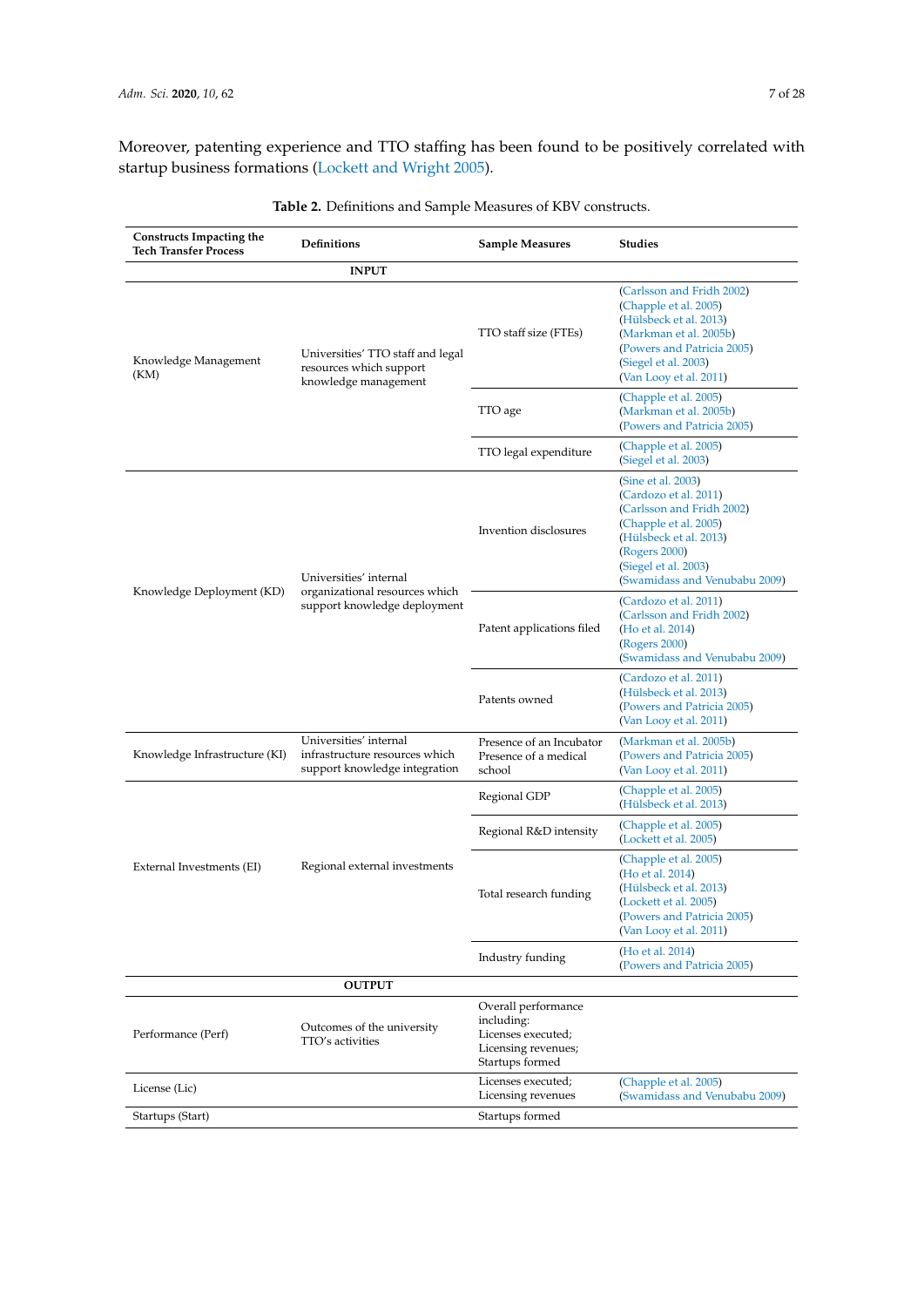**Hypothesis 1 (H1).** *Knowledge Management is positively related to TTO performance in the areas of patent licensing and generating startups. Knowledge Management is characterized by the TTO FTEs, TTO age, and TTO expenditures for legal assistance.*

In regard to the *Knowledge Deployment* of organizational resources, invention disclosures [\(Cardozo](#page-22-7) [et al.](#page-22-7) [2011;](#page-22-7) [Carlsson and Fridh](#page-22-6) [2002;](#page-22-6) [Chapple et al.](#page-22-1) [2005;](#page-22-1) [Hülsbeck et al.](#page-24-3) [2013;](#page-24-3) [Rogers](#page-25-10) [2000;](#page-25-10) [Siegel et al.](#page-26-6) [2003;](#page-26-6) [Sine et al.](#page-26-12) [2003;](#page-26-12) [Swamidass and Venubabu](#page-26-13) [2009\)](#page-26-13); patent applications filed by the TTO [\(Cardozo](#page-22-7) [et al.](#page-22-7) [2011;](#page-22-7) [Carlsson and Fridh](#page-22-6) [2002;](#page-22-6) [Ho et al.](#page-24-8) [2014;](#page-24-8) [Rogers](#page-25-10) [2000;](#page-25-10) [Swamidass and Venubabu](#page-26-13) [2009\)](#page-26-13) and university owned patents [\(Cardozo et al.](#page-22-7) [2011;](#page-22-7) [Hülsbeck et al.](#page-24-3) [2013;](#page-24-3) [Powers and Patricia](#page-25-9) [2005;](#page-25-9) [Van](#page-26-7) [Looy et al.](#page-26-7) [2011\)](#page-26-7) have been measured.

**Hypothesis 2 (H2).** *Knowledge Deployment is positively related to TTO performance in the areas of patenting, licensing, and generating startups. These resources are faculty invention disclosures, university patent applications and university patents owned.*

With respect to *Knowledge Infrastructure*, the presence of medical schools and incubators has also been studied [\(Markman et al.](#page-25-3) [2005a;](#page-25-3) [Powers and Patricia](#page-25-9) [2005;](#page-25-9) [Van Looy et al.](#page-26-7) [2011\)](#page-26-7). As expected, invention disclosures have been found to be explained primarily by total research funding [\(Carlsson](#page-22-6) [and Fridh](#page-22-6) [2002\)](#page-22-6). Moreover, invention disclosures have been found to have the expected positive and high magnitude correlations with licensing revenue generation [\(Siegel et al.](#page-26-6) [2003;](#page-26-6) [Sine et al.](#page-26-12) [2003\)](#page-26-12). However, TTO FTEs were found to be statistically insignificant with respect to invention disclosures. Nevertheless, it has been reported that higher levels of invention disclosures or total research funding leads to higher numbers of licenses or higher licensing income [\(Chapple et al.](#page-22-1) [2005\)](#page-22-1). Previous research has indicated that there is no relationship between the revenue a university's TTO generates and the patent applications and invention disclosure ratio [\(Cardozo et al.](#page-22-7) [2011\)](#page-22-7). However, patent applications have been found to be positively related to funding and to licensing [\(Ho et al.](#page-24-8) [2014\)](#page-24-8).

Close physical proximity has been found to be a strong predictor of interdisciplinary co-authorship and co-invention ties [\(Claudel et al.](#page-22-8) [2017\)](#page-22-8). Therefore, measuring the co-authorship of scientific papers, it was found that policies that encourage interdisciplinary collaborations in a cancer research center are successful when coupled with mentorship and pilot funding. Thus, financial investments are also important [\(Fagan et al.](#page-23-8) [2018\)](#page-23-8). In addition, it has been suggested that university spinoffs can benefit from having access to university resources, knowledge and support when these firms maintain linkages to the university. In a study of 551 spinoffs from Italian universities, it was discovered that geographic proximity moderates the impact of university equity ownership linkages on market performance. There was evidence that increasing geographic proximity strengthens the positive effect of university equity ownership in these spinoffs [\(Bolzani et al.](#page-22-9) [2020\)](#page-22-9).

With respect to university equity ownership, a study of linkages between university and start-up activity at 116 universities provided evidence that university equity policy and policies regarding the distribution of royalties have a significant impact on start-up activity. Yet the presence of an incubator did not have an impact on start-up activity [\(Di Gregorio and Scott](#page-23-9) [2003\)](#page-23-9). Further, with regard to proximity, in a case study of nine (9) organizations in Italy, There were 54 interviews with 54 employees in the academic research and university-industry arena This qualitative study revealed evidence that TTOs, university incubators, and collaborative research centers relied on activities that increased different dimensions of proximity between their actors. The research also showed that the complexity of the knowledge being transferred may influence the type of activities that different intermediary organizations implement [\(Villani et al.](#page-26-14) [2017\)](#page-26-14).

**Hypothesis 3 (H3).** *Knowledge Infrastructure is positively related to TTO performance in the areas of patenting, licensing, and generating startups. Again, Knowledge Infrastructure is indicated by the presence of incubators and medical schools.*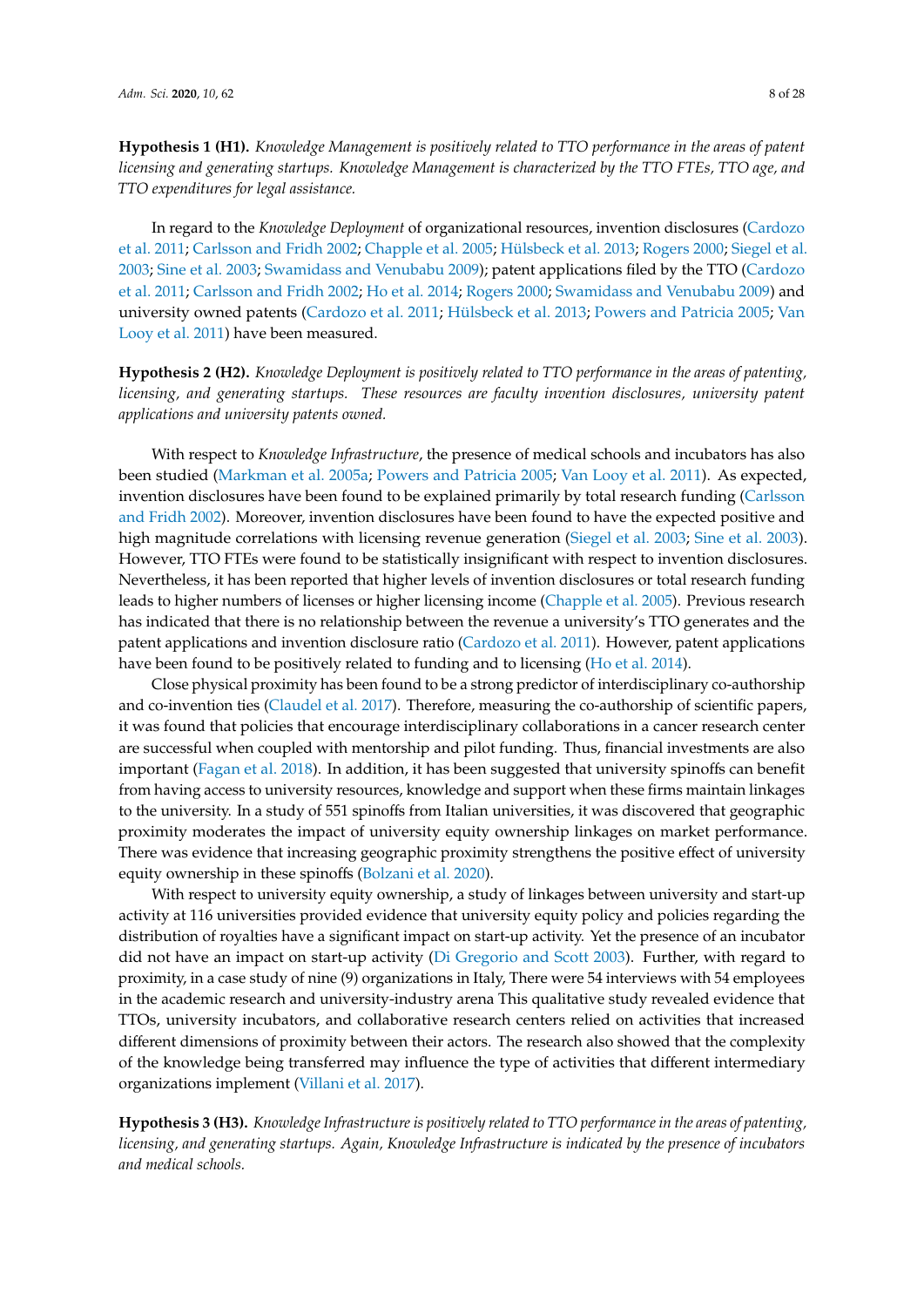Within the context of TTOs, *External Investments* are characterized by total research funding [\(Chapple et al.](#page-22-1) [2005;](#page-22-1) [Ho et al.](#page-24-8) [2014;](#page-24-8) [Hülsbeck et al.](#page-24-3) [2013;](#page-24-3) [Lockett et al.](#page-25-12) [2005;](#page-25-12) [Powers and Patricia](#page-25-9) [2005;](#page-25-9) [Van Looy et al.](#page-26-7) [2011\)](#page-26-7), regional GDP [\(Chapple et al.](#page-22-1) [2005;](#page-22-1) [Hülsbeck et al.](#page-24-3) [2013\)](#page-24-3), regional R&D intensity [\(Chapple et al.](#page-22-1) [2005;](#page-22-1) [Lockett et al.](#page-25-12) [2005\)](#page-25-12) and industry funding [\(Ho et al.](#page-24-8) [2014;](#page-24-8) [Powers and Patricia](#page-25-9) [2005\)](#page-25-9). Past research has indicated that research-intensive universities that secure more research funding generate more TTO income; and that TTO age has been found to be positively associated with research funding [\(Cardozo et al.](#page-22-7) [2011\)](#page-22-7). In this regard, [Cardozo et al.](#page-22-7) [\(2011\)](#page-22-7) found that institutions with medical schools received twice the amount of research funding. The presence of a medical school has been found to be positive and significant for licensing income generation [\(Chapple et al.](#page-22-1) [2005\)](#page-22-1).

**Hypothesis 4 (H4).** *External Investments are positively related to TTO performance in the areas of patent licensing and generating startups*.

#### **4. Prior Literature Reviews**

Over the past 20 years, there have been several literature reviews related to university technology transfer; [Bozeman](#page-22-10) [\(2000\)](#page-22-10); [Agrawal](#page-21-2) [\(2001\)](#page-21-2); [Rothaermel et al.](#page-26-15) [\(2007\)](#page-26-15); [O'Shea](#page-25-14) [\(2007\)](#page-25-14); [O'Shea](#page-25-14)[O'Shea et al.](#page-25-15) [\(2008\)](#page-25-15); [Djokovic and Vangelis](#page-23-10) [\(2008\)](#page-23-10); [Geuna and Alessandro](#page-23-11) [\(2009\)](#page-23-11); [Grimaldi et al.](#page-23-12) [\(2011\)](#page-23-12); [Perkmann et](#page-25-16) [al.](#page-25-16) [\(2013\)](#page-25-16); [Kirchberger and Larissa](#page-24-9) [\(2016\)](#page-24-9); [Kochenkova and Rosa](#page-24-10) [\(2016\)](#page-24-10); [Schmitz et al.](#page-26-16) [\(2017\)](#page-26-16); [Miranda](#page-25-17) [et al.](#page-25-17) [\(2018\)](#page-25-17); [Fini et al.](#page-23-13) [\(2018\)](#page-23-13); [Mathisen and Rasmussen](#page-25-18) [\(2019\)](#page-25-18); [Fini et al.](#page-23-14) [\(2019\)](#page-23-14); and [Bengoa et](#page-22-11) [al.](#page-22-11) [\(2020\)](#page-22-11). [Rothaermel et al.](#page-26-15) [\(2007\)](#page-26-15) studied 173 articles in 28 academic journals between 1981 and 2005. However, while Rothaermel's very comprehensive 100-page study included a brief discussion of the productivity of technology transfer offices, it is now dated and primarily only focused on academic entrepreneurship. Other reviews of academic spin-offs and entrepreneurs include [Djokovic](#page-23-10) [and Vangelis](#page-23-10) [\(2008\)](#page-23-10); [Grimaldi et al.](#page-23-12) [\(2011\)](#page-23-12); [Schmitz et al.](#page-26-16) [\(2017\)](#page-26-16); [Miranda et al.](#page-25-17) [\(2018\)](#page-25-17); and [Mathisen](#page-25-18) [and Rasmussen](#page-25-18) [\(2019\)](#page-25-18). Note that technology transfer occurs primarily in three ways: (1) transfer of technology to an academic entrepreneur's start-up; (2) transfer to non-academic-entrepreneur's start-up; and (3) transfer to a well-established business entity. Thus, the review studies of academic entrepreneurs and spin-offs do not capture all of the possible transfers of technology.

Further, [Perkmann et al.](#page-25-16) [\(2013\)](#page-25-16) conducted a review of the literature which broadly included research engagements defined as research collaborations more generally. One of the future research agendas discovered in the [Grimaldi et al.](#page-23-12) [\(2011\)](#page-23-12) review was the need for answering how indications of performance combine "within an institution to obtain [a] complete view of research commercialization". [Schmitz et al.](#page-26-16) [\(2017\)](#page-26-16) noted that a number of past studies have indicated a need for "more systematic and holistic studies". [Fini et al.](#page-23-13) [\(2018\)](#page-23-13) noted that there is already extensive, available university technology commercialization data. However, there is a need for "more systematic and rigorous research on the societal impact of science commercialization . . . and societal returns to public investment in science" [\(Fini et al.](#page-23-13) [2018\)](#page-23-13). An investigation of these investments in can be achieved with the combination of the knowledge-based view theoretical framework, a systematic literature review and empirical meta-analysis.

Although the past review studies make valuable contributions, the limitations of the previous reviews are noted in Table [3.](#page-11-0) Thus, there is justification for the need for this new systematic literature review and meta-analysis.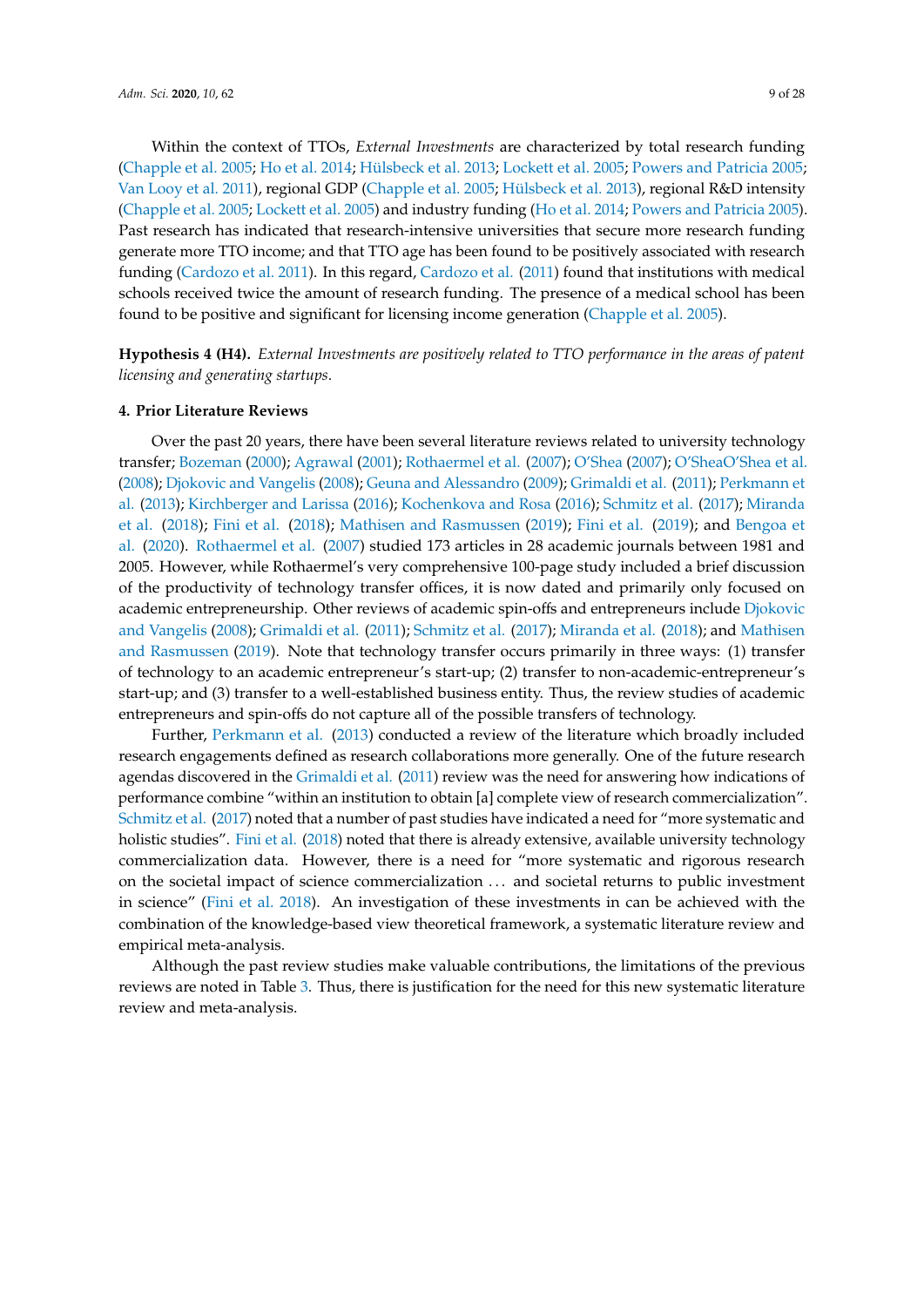| <b>Authors (Year)</b>                  | <b>Time Period Analyzed</b>                                 | <b>Number of Articles Reviewed</b>                                                                                             | Database(s)                                                                                                                                                                        | Shortcomings                                                                                                                                                                                                                                   |
|----------------------------------------|-------------------------------------------------------------|--------------------------------------------------------------------------------------------------------------------------------|------------------------------------------------------------------------------------------------------------------------------------------------------------------------------------|------------------------------------------------------------------------------------------------------------------------------------------------------------------------------------------------------------------------------------------------|
| Bozeman (2000)                         | 1987-1999                                                   | 75 references                                                                                                                  | No mention                                                                                                                                                                         | This seminal, traditional literature review is<br>now dated and focuses primarily on<br>"particularly important findings but also more<br>recent ones [and] chiefly on empirical<br>research". Thus, this approach is a biased<br>selection.   |
| Agrawal (2001)                         | 1979-2000                                                   | 26 references                                                                                                                  | This traditional literature review is now dated<br>No mention<br>and was not systematic and did not include a<br>meta-analysis.<br>This traditional literature review is now dated |                                                                                                                                                                                                                                                |
| Rothaermel et al. (2007)               | 1981-2005                                                   | 173 records                                                                                                                    | Proquest ABI/Inform, Business<br>and focuses primarily on academic<br>Source Premier, EconLit<br>entrepreneurship; it also does not include an<br>empirical meta-analysis.         |                                                                                                                                                                                                                                                |
| O'Shea (2007); O'Shea et al.<br>(2008) | 1988-2005                                                   | 24 references                                                                                                                  | No mention                                                                                                                                                                         | This is not a review article. However, it is an<br>empirical study of university spinoffs and<br>includes a seminal traditional literature review<br>of university spinoff literature.                                                         |
| Djokovic and Vangelis (2008)           | 1990-2006                                                   | 102 records (60 primarily focused<br>on spin-offs and 42 secondarily<br>including tech transfer and other<br>tech based firms) | ABI/Inform, Business Source<br>Premier, Science Direct                                                                                                                             | This study is now dated and focuses primarily<br>on academic entrepreneurship; and does not<br>include an empirical meta-analysis.                                                                                                             |
| Geuna and Alessandro (2009)            | 1982-2009 (based on the<br>publication dates of references) | 86 references were included                                                                                                    | No mention                                                                                                                                                                         | This study is entitled a 'critical' review of the<br>literature; but did not use an unbiased<br>systematic methodology; it does not include an<br>empirical meta-analysis and is now dated.                                                    |
| Cardozo et al. (2011)                  | 1986-2011 (based on the<br>publication dates of references) | 102 references were assessed                                                                                                   | No mention                                                                                                                                                                         | This study is an assessment of academic<br>entrepreneurship research did not use an<br>unbiased systematic methodology; it does not<br>include an empirical meta-analysis and is now<br>dated.                                                 |
| Perkmann et al. (2013)                 | 1980-2011                                                   | 413 found records filtered to 36                                                                                               | EBSCO (EconLit); and manual<br>search of Research Policy,<br>Journal of Technology Transfer<br>and Technovation for years<br>1989-2011                                             | While this is a systematic literature review, only<br>one database was included; the manual search<br>of 3 journals can be construed as arbitrary and<br>biased; it does not include an empirical<br>meta-analysis and the study is now dated. |

# **Table 3.** Summary of methods used in past reviews of the literature.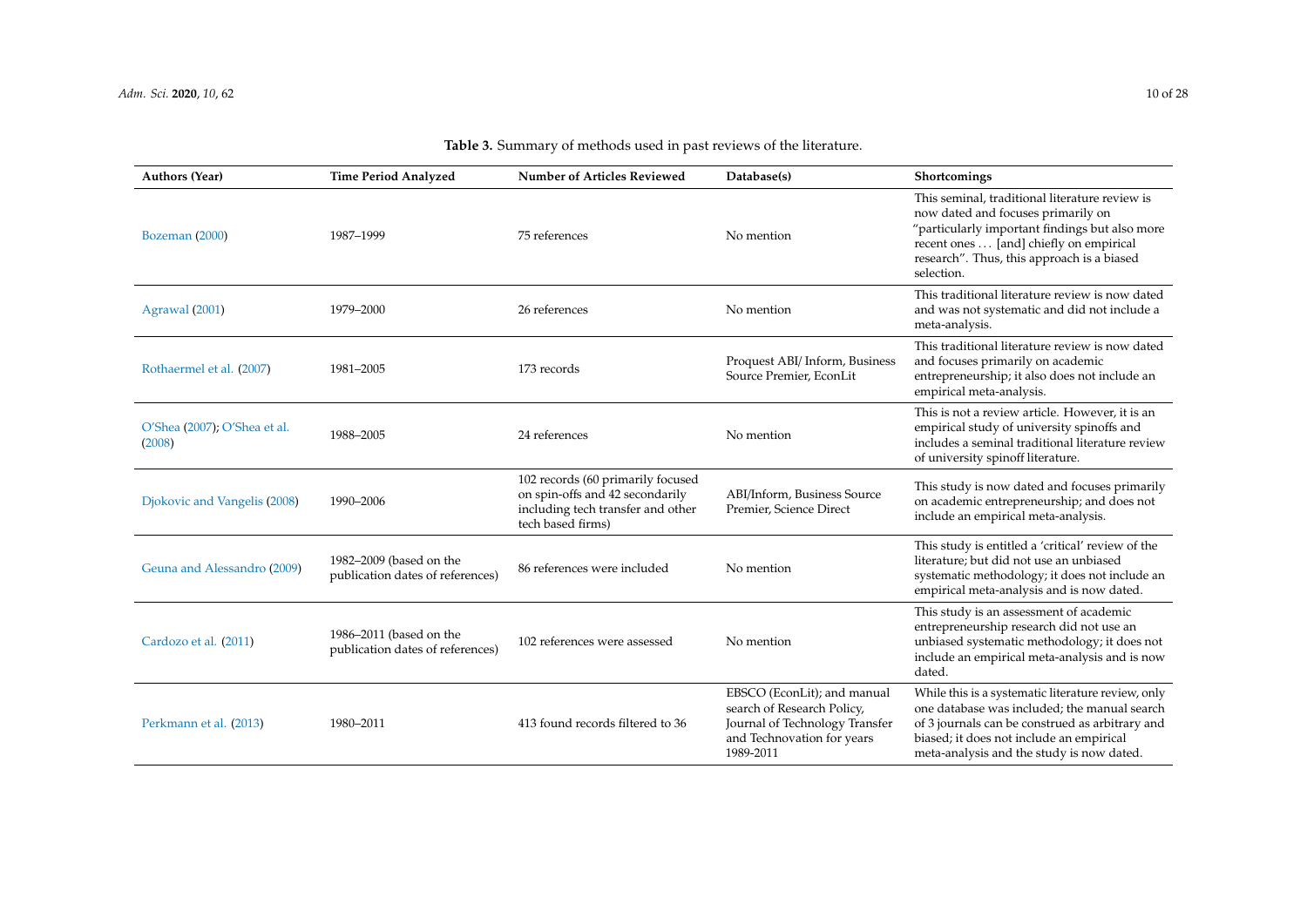| <b>Authors (Year)</b>          | <b>Time Period Analyzed</b>                                                             | <b>Number of Articles Reviewed</b>                                                                                                                                                                                                                                                                                                                                                                                                                                                                                                                                                                                                                                                                                                                                                                                                                                                                                                                                                                                  | Database(s)                                                                                     | Shortcomings                                                                                                                                                                                                                                    |
|--------------------------------|-----------------------------------------------------------------------------------------|---------------------------------------------------------------------------------------------------------------------------------------------------------------------------------------------------------------------------------------------------------------------------------------------------------------------------------------------------------------------------------------------------------------------------------------------------------------------------------------------------------------------------------------------------------------------------------------------------------------------------------------------------------------------------------------------------------------------------------------------------------------------------------------------------------------------------------------------------------------------------------------------------------------------------------------------------------------------------------------------------------------------|-------------------------------------------------------------------------------------------------|-------------------------------------------------------------------------------------------------------------------------------------------------------------------------------------------------------------------------------------------------|
| Kirchberger and Larissa (2016) | 1987-2013                                                                               | Searched relevant journals and<br>144 records<br>Google Scholar<br>include an empirical meta-analysis.<br>Scopus, Google Scholar, and<br>46 records<br>oriented toward technology transfer but<br>Proquest<br>excluded studies that mentioned policy<br>include an empirical meta-analysis.<br>While a systematic literature review, only one<br>database was used and is focused on academic<br>872 found records filtered to 36<br>Web of Science Core Collection<br>innovation and entrepreneurship; it does not<br>include an empirical meta-analysis.<br>Web of Science Core Collection<br>(specifically analyzed articles<br>database was used and is focused on<br>published in journals in the<br>268 records<br>Social Sciences Citation Index,<br>empirical meta-analysis.<br>SSCI)<br>While a systematic literature review, only one<br>database was used and is focused on<br>Web of Science<br>105 records after filtering<br>university spin offs; it does not include an<br>empirical meta-analysis. | While this is a systematic literature review,<br>only one database was included and it does not |                                                                                                                                                                                                                                                 |
| Kochenkova and Rosa (2016)     | 2003-2013                                                                               |                                                                                                                                                                                                                                                                                                                                                                                                                                                                                                                                                                                                                                                                                                                                                                                                                                                                                                                                                                                                                     |                                                                                                 | Does not include a meta-analysis and included<br>only knowledge transfer public policy "studies<br>with in-depth investigations of specific, single<br>policy measures or a wide set of measures<br>measures only marginally"; it also does not |
| Schmitz et al. (2017)          | 1974-2015                                                                               |                                                                                                                                                                                                                                                                                                                                                                                                                                                                                                                                                                                                                                                                                                                                                                                                                                                                                                                                                                                                                     |                                                                                                 |                                                                                                                                                                                                                                                 |
| Miranda et al. (2018)          | 1997-2016                                                                               |                                                                                                                                                                                                                                                                                                                                                                                                                                                                                                                                                                                                                                                                                                                                                                                                                                                                                                                                                                                                                     |                                                                                                 | While a systematic literature review, only one<br>university spin offs; it does not include an                                                                                                                                                  |
| Mathisen and Rasmussen (2019)  | 2000-2016                                                                               |                                                                                                                                                                                                                                                                                                                                                                                                                                                                                                                                                                                                                                                                                                                                                                                                                                                                                                                                                                                                                     |                                                                                                 |                                                                                                                                                                                                                                                 |
| Fini et al. (2018)             | 1987-2018 excluding a 1945<br>outlier (based on the<br>publication dates of references) | 134 references were included                                                                                                                                                                                                                                                                                                                                                                                                                                                                                                                                                                                                                                                                                                                                                                                                                                                                                                                                                                                        | No mention                                                                                      | While this is a valuable summary of the state of<br>the art of literature, it is not an unbiased<br>systematic review; it does not include an<br>empirical meta-analysis.                                                                       |

# **Table 3.** *Cont.*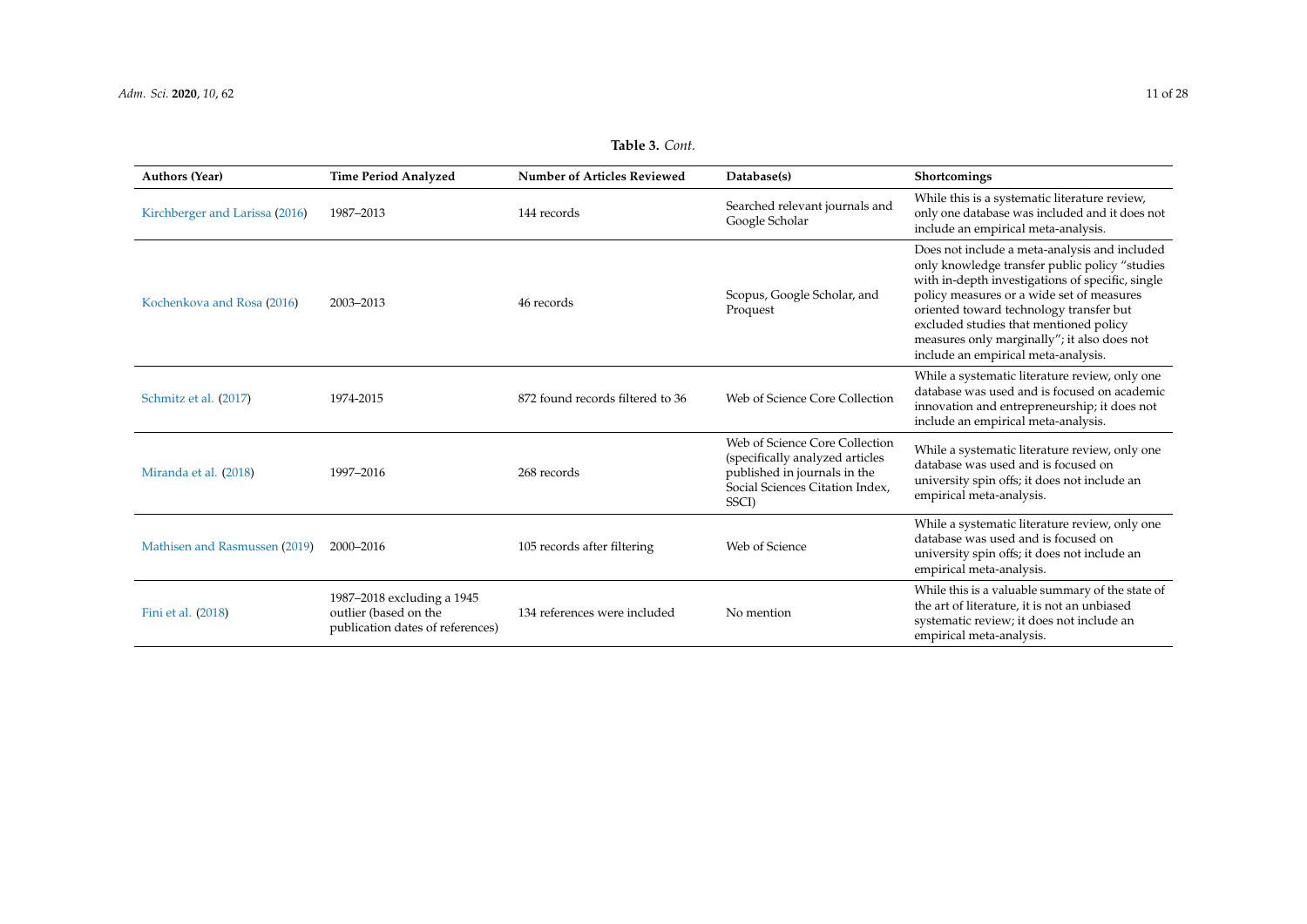<span id="page-11-0"></span>

| <b>Authors (Year)</b> | <b>Time Period Analyzed</b> | <b>Number of Articles Reviewed</b> | Database(s)                                                                                                                                                                                                                                   | <b>Shortcomings</b>                                                                                                                                                           |
|-----------------------|-----------------------------|------------------------------------|-----------------------------------------------------------------------------------------------------------------------------------------------------------------------------------------------------------------------------------------------|-------------------------------------------------------------------------------------------------------------------------------------------------------------------------------|
| Fini et al. (2019)    | 2004-2019                   | 40 records                         | Searched leading, empirical<br>management journals including<br>Academy of Management<br>Journal, Journal of Management,<br>Journal of Management Studies,<br>Management Science,<br>Organization Science and<br>Strategic Management Journal | While this is a valuable summary of the state of<br>the art of literature, it is not an unbiased<br>systematic review; it also does not include an<br>empirical meta-analysis |
| Bengoa et al. (2020)  | 1969-2018                   | 3218 records                       | Web of Science                                                                                                                                                                                                                                | This is a bibliometric review of only one<br>database and does not include an empirical<br>meta-analysis.                                                                     |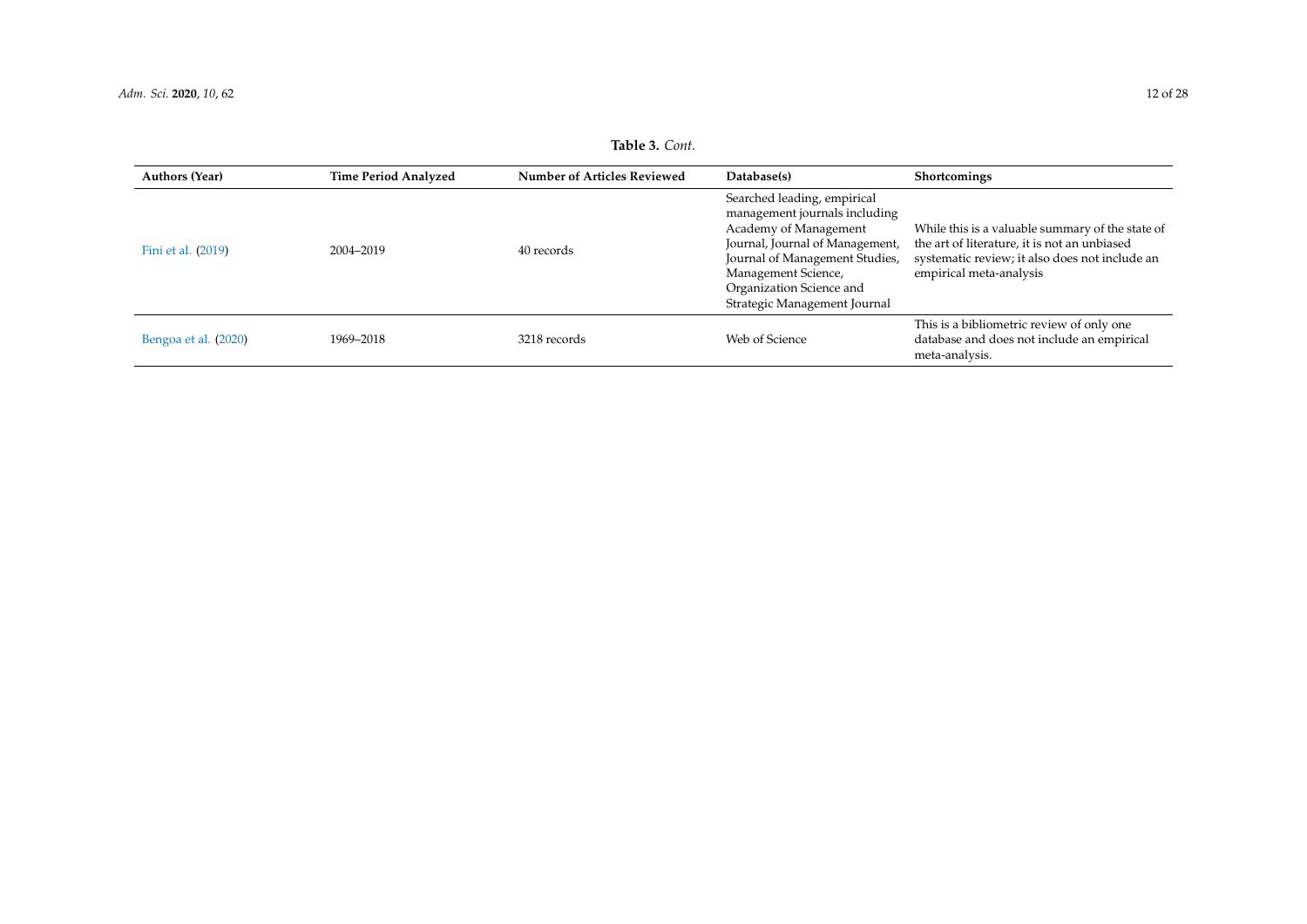# **5. Method**

There is a large body of university technology transfer research dating back to the 1970s. Therefore, between September and November 2014, an evidence-based systematic review of university technology transfer literature was conducted to identify, select, appraise, and synthesize results from similar but separate studies [\(Hamilton and Crook](#page-24-13) [2015\)](#page-24-13). The review was updated between August and September of 2017 using the RBV [\(Hamilton](#page-24-14) [2018\)](#page-24-14). The review was again updated between 2018 and 2020 using the KBV. Systematic literature reviews focus on a specific research question or set of questions. Here, the systematic literature review was used to test the aforementioned hypotheses from the perspective of the KBV.

Systematic literature reviews differ from traditional narrative literature reviews in that systematic literature reviews require the use of a pre-planned standard format and robust scientific methodology. For recent examples of systematic literature reviews that have been employed to support a rigorous investigation of a defined area of interest, see the work of [Liao et al.](#page-25-24) [\(2017\)](#page-25-24); [Chauhan et al.](#page-22-15) [\(2018\)](#page-22-15) and [Ahmed and Philbin](#page-21-4) [\(2020\)](#page-21-4). In a traditional literature review, the researchers would generally look for research papers that support or do not support the researchers' hypotheses. With regard to the scientific method, there are four steps that differentiate a systematic literature review from a traditional narrative literature review. The traditional literature reviewer: (1) identifies all evidence on the topic; (2) selects evidence that meets inclusion/exclusion criteria; (3) appraises the quality and validity of the evidence; and (4) summarizes the results (this final stage can also be used to support synthesis of research findings along with identification of proposed areas of future research).

As a comparison, the systematic literature review employs a standard format in an effort to conduct a higher quality, more comprehensive, extensive, and unbiased literature review. There is a clearly specified method of identifying, selecting, validating, and including information from the literature so that it is clear, transparent, recordable and reproducible. The transparency in the process is documented in the protocol for the systematic literature review. Using a clear and transparent process helps minimize bias and systematic errors in summarizing the evidence, thereby enhancing the validity of the research findings. There is also a quantitative synthesis to integrate the information from multiple studies identified from the literature.

The Cochrane Collaborative is a leading international group of medical researchers that conduct systematic reviews on biomedical research. Using their *Cochrane Handbook for Systematic Reviews*, the first step in this systematic review was to develop a protocol, which outlined the steps for conducting the systematic literature review based on the Cochrane Method [\(Higgins and Green](#page-24-15) [2011\)](#page-24-15). The protocol included data collection, screening the results, abstracting data, appraising the risk of bias, synthesizing the findings, and interpreting the results.

# *5.1. Data Sources*

In the systematic literature review in this research study, a comprehensive list of phenomenon-specific search keywords was created. Keywords were selected using the Cochrane Collaboration recommended PICO strategy in medical research. The benefit of using the PICO strategy is to ensure a well formulated research question [\(Higgins and Green](#page-24-15) [2011\)](#page-24-15). In PICO, research questions are broken down into concepts, which include the research *Population*, medical *Interventions*, *Comparisons* and research *Outcomes*. In this study, keywords include concepts related to this study's newly coined 'KROP', which stands for research *Knowledge Resources, Outcomes*, and *Populations*: The studies collected for this systematic review have the following KROP components:

KR = *Knowledge Resources,* including knowledge management, deployment, infrastructure, and external investments.

O = *Outcomes*, including patenting and patent licensing as well as startup formation performance.

P = *Populations*, including technology transfer office staffing.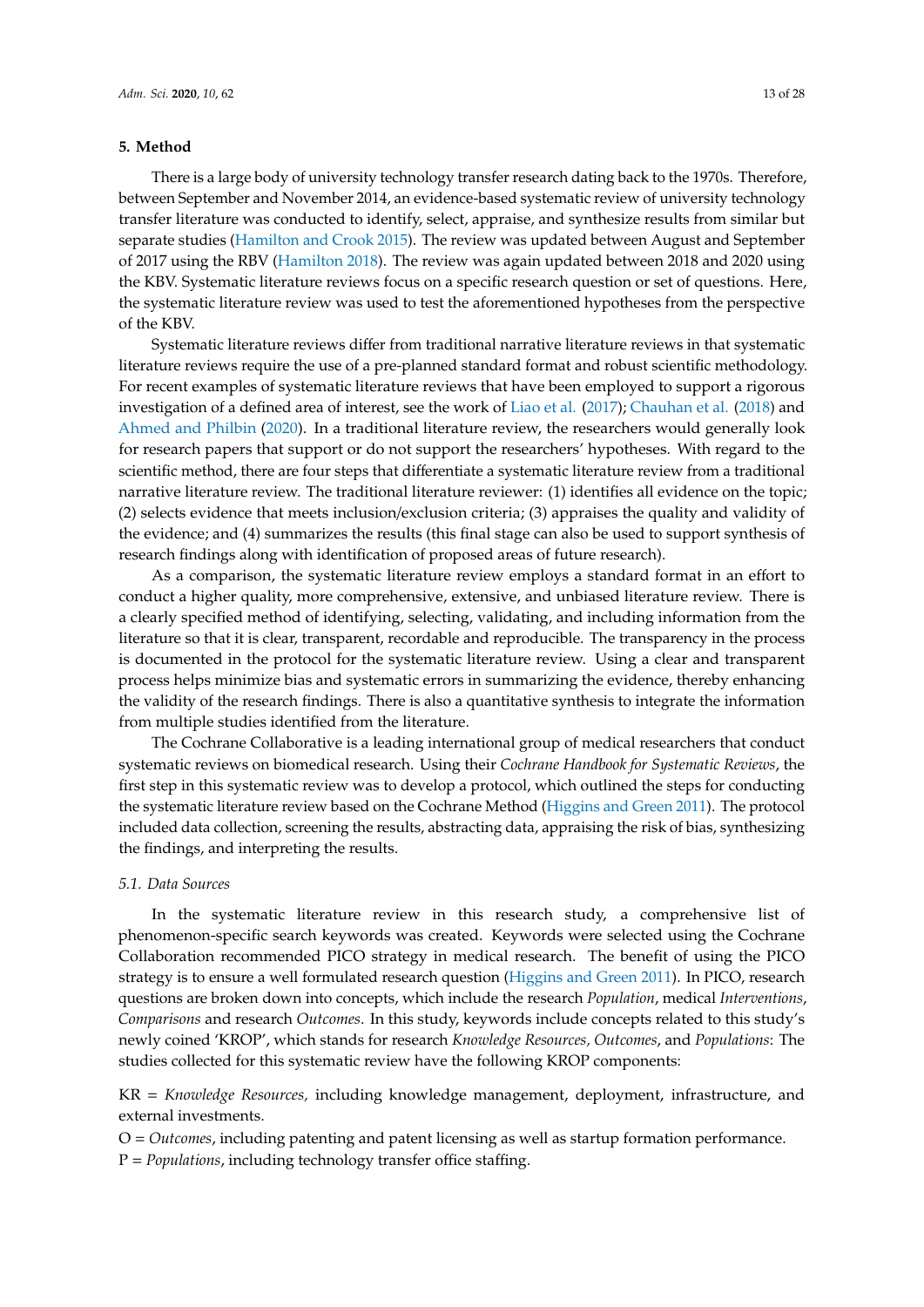In addition, the Cochrane Collaboration recommends that well formulated research questions in biomedical systematic reviews describe the medical exposure or intervention, outcome, setting, and population. Thus, the research questions were translated into the following general Boolean format that a database could understand: (Population OR synonym1 OR synonym2) AND (Resource1 OR synonym1 OR synonym2) AND (Outcome1 OR synonym1 OR synonym2). Thus, a sample initial search for Research Question 1 would be: (TTO OR "tech transfer" OR "technology management" OR "technology commercialization" OR "technology licensing") AND ("human resource" OR staff OR employee OR "licensing specialist" OR "tech transfer specialist") AND (performance OR licens OR patent OR startup). As aforementioned, knowledge management is comprised of "human resources" such as the TTO staff and legal assistance.

The goal was to use the fewest number of concepts as possible to maintain a manageable set of results in the keyword searches. Keyword searches are any type of free text searching conducted to look for words in abstracts and other database fields. Since it takes an extensive amount of time to hand search all of the literature, a search strategy for databases is estimated and this is augmented with enough hand searching to ensure that the systematic review is being conducted in a full and comprehensive manner. Literature searches were conducted in several databases, including the following: *Web of Science*, *Scopus*, *Business Source Complete*, *JSTOR*, *EBSCO Academic Search*, *Social Science Research Network (SSRN)*, and *Google Scholar*. The search strategy was iterative in that a table was created listing the keywords listed in each study; and as new keywords were found, the search strategy was revised using those terms. The search was rerun and documented. The goal was to create an optimal search strategy in order to retrieve useful citations from the literature. This process was carried out for each database. Therefore, this work represented a comprehensive systematic literature review of TTO empirical studies.

The systematic literature review identified more than 10,000 TTO empirical studies. Many of the studies employed data from the Association of University Technology Management (AUTM) Statistics Access for Technology Transfer (STATT) database. Thus, although the Cochrane Method is typically used in the field of medical research, in this study of university technology commercialization, the universities' patenting and licensing may include medical, engineering, basic science, or computer science, and other research areas. Nevertheless, the systematic literature review employed in this study that was based on the Cochrane Method provided a state-of-the-art perspective on tech transfer.

The database search for empirical studies was augmented with hand searching that included the reference list of each study. This is called snowballing. Grey literature including dissertations were also searched. This electronic search was evaluated against the [Sampson et al.](#page-26-19) [\(2008\)](#page-26-19) seven key criteria for assessing search quality [\(Sampson et al.](#page-26-19) [2008\)](#page-26-19): "*(1) Accurate translation of the research question into search concepts; (2) correct choice of Boolean operators; (3) accurate line numbers and absence of spelling errors; (4) an appropriate text word search; (5) inclusion of relevant subject headings; (6) correct use of limits and filters; and (7) search strategy adaptations*". The original search for this study was conducted in 2014. In 2016, the seventh of the key criteria was removed as a highly recommended criterion and is now required at the search strategist's discretion [\(McGowan et al.](#page-25-25) [2016\)](#page-25-25). Furthermore, personal contacts from the university technology transfer sector were used to help identify and find additional empirical studies that should be included in the data. This thorough research methodology is required in comprehensive systematic reviews.

#### *5.2. Data Collection*

In order to record all of this data for the systematic literature review and meta-analysis, the PRISMA method of transparent reporting was used. PRISMA was used to ensure a high-quality rigorous review [\(Moher et al.](#page-25-26) [2009\)](#page-25-26). This reporting strategy includes a 27-step checklist, which was implemented for the reporting of this study. The PRISMA information flow chart is provided in Figure [2.](#page-14-0) Data was added to a table, which included the data that a reference was found and the source of the data (i.e., the database, hand search, internet search, or personal contact recommendation). The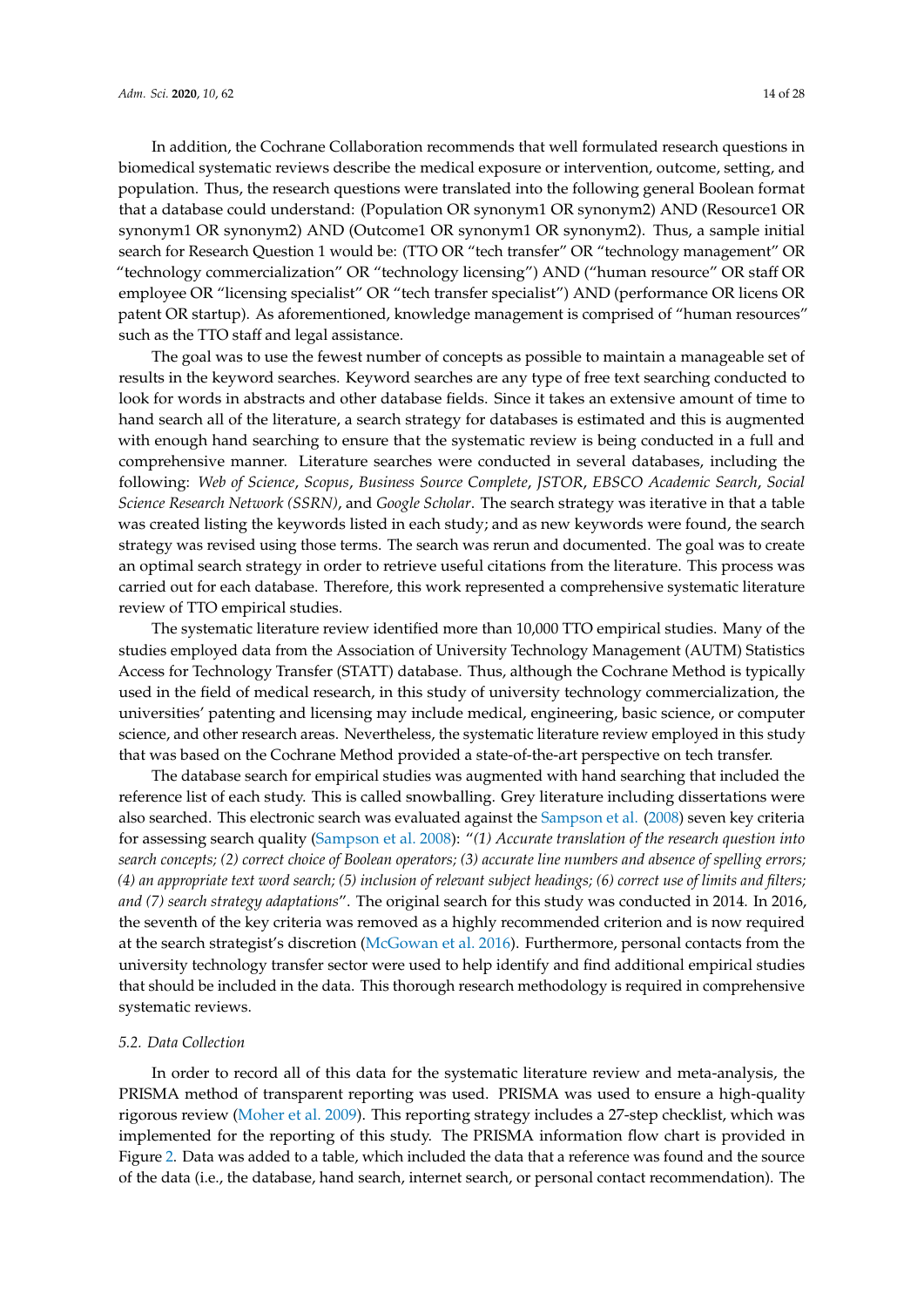search strategy used to find each reference (i.e., keywords) and the name of the reference and findings were noted. In order to minimize bias, only peer reviewed publications were selected. It was assumed that internal validity, external validity, originality, and ethics would have been assessed in the peer review process. *Adm. Sci.* **2020**, *10*, x FOR PEER REVIEW 16 of 28

<span id="page-14-0"></span>

**Figure 2.** PRISMA Information Flow Chart. **Figure 2.** PRISMA Information Flow Chart.

# *5.3. Meta-Analysis 5.3. Meta-Analysis*

After completion of the systematic literature review, a meta-analysis was conducted to aggregate After completion of the systematic literature review, a meta-analysis was conducted to aggregate the evidence to reveal whether and to what extent the hypothesized relationships exists. A meta-the evidence to reveal whether and to what extent the hypothesized relationships exists. A meta-analysis is a statistical analysis of a large collection of results from individual studies. Meta-analyses are useful when seeking to find trustworthy information when there is seemingly too much information. These analyses facilitate the efficient integration of information and in this case can help university technology commercialization managers make improved, rational decisions based on the totality of the available evidence. A meta-analysis yields a weighted average effect of the size of a relationship [\(Schmidt and](#page-26-20) [Hunter](#page-26-20) [2015\)](#page-26-20). The observed effects are correlations between any two variables and they vary randomly around the population 'real' effect.

Fortunately, meta-analyses minimize the impact that sampling and measurement error have on Fortunately, meta-analyses minimize the impact that sampling and measurement error have on any given study's results because meta-analyses aggregate effects' sizes from multiple studies so that any given study's results because meta-analyses aggregate effects' sizes from multiple studies so that small samples do not distort the overall findings and measurement errors are minimized [\(Schmidt and](#page-26-20) [Hunter](#page-26-20) [2015\)](#page-26-20). The goal is to consider whether the extent of the effects is large enough to matter to  $\rm TTOs$  and key stakeholders, such as faculty members and researchers, other research administrators, and university senior leadership.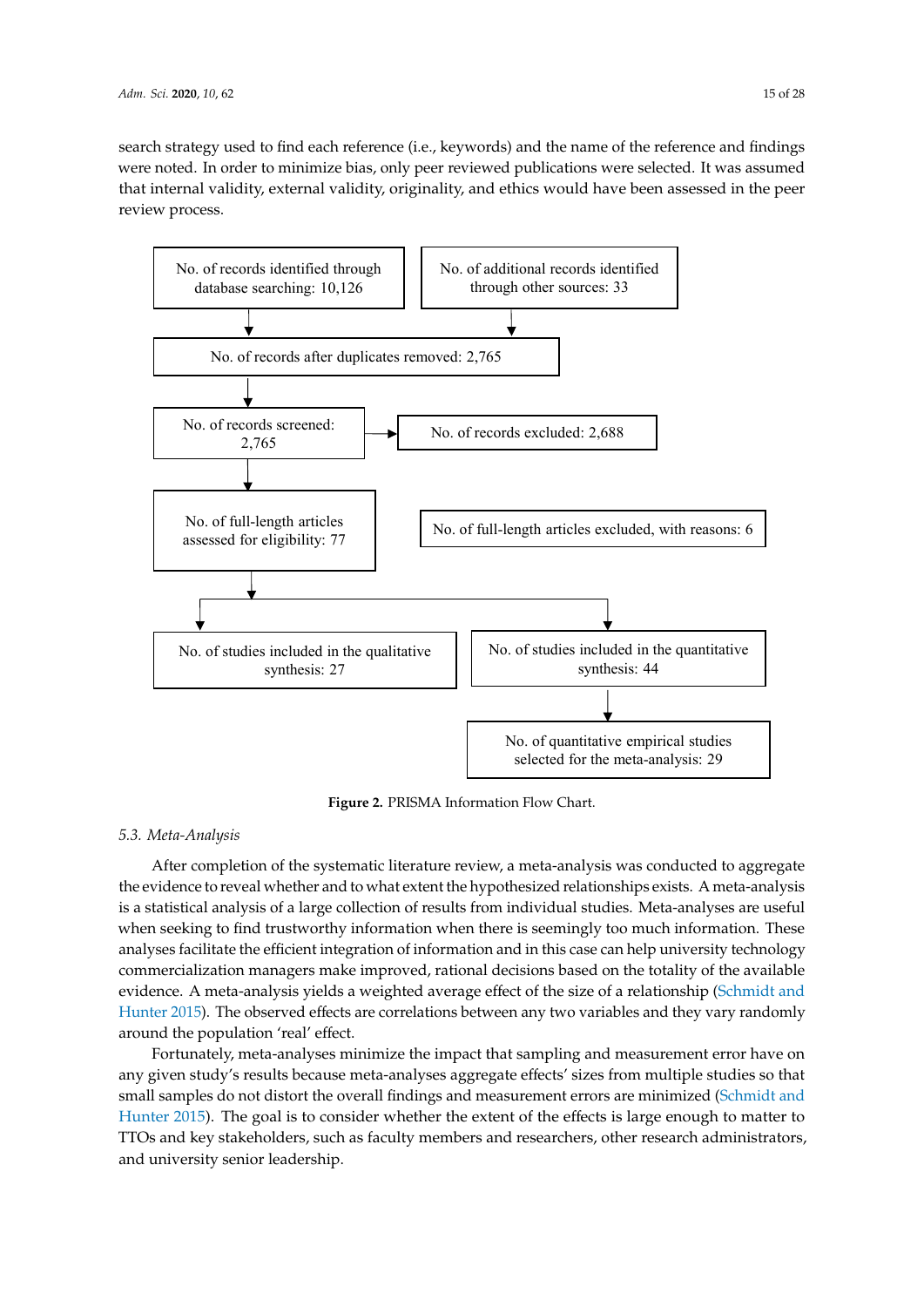In order to be included in the meta-analysis, each study had to contain a correlation among a resource and a performance measure. As a systematic literature reviewer, decisions had to be made about which of the studies were similar enough that they could be combined in a meta-analysis so that it could subsequently be determined whether or not an effect exists.

It is well known that there will be characteristics that differ in a set of research studies on a similar topic. For example, the characteristics of the study design, study participants, and outcomes may differ. The selected studies have to be similar in some way and the systematic reviewer has to decide whether they are similar enough. The systematic literature reviewer is also required to decide whether the studies are estimating in whole or in part a common effect. The goal is to combine the results quantitatively to obtain a single summary result. In order to ensure quality control, duplicate screening was used by also having a second researcher independently review the studies.

Among the thousands of TTO studies extracted and reviewed for whether the studies contained effect sizes in the form of correlations, there were 44 studies that were identified as having relevant measures. From the 44 studies there were 29 studies that included relevant measures (i.e., TTO knowledge management, TTO knowledge deployment, TTO knowledge infrastructure, and TTO external investment resources) and were correlated to the performance outcomes (i.e., licenses executed, licensing revenue and/or startup companies formed). Thus, 29 studies were included in the systematic review's meta-analysis (see Table [4\)](#page-16-0) [\(Alhomayden](#page-21-5) [2017;](#page-21-5) [Calcagnini et al.](#page-22-16) [2014;](#page-22-16) [Cardozo et al.](#page-22-7) [2011;](#page-22-7) [Carlsson and Fridh](#page-22-6) [2002;](#page-22-6) [Cesaroni and Andrea](#page-22-17) [2016;](#page-22-17) [Chapple et al.](#page-22-1) [2005;](#page-22-1) [Civera et al.](#page-22-18) [2020;](#page-22-18) [Cunningham](#page-23-19) [et al.](#page-23-19) [2019;](#page-23-19) [Fini et al.](#page-23-20) [2016;](#page-23-20) [Goble et al.](#page-23-21) [2017;](#page-23-21) [Ho et al.](#page-24-8) [2014;](#page-24-8) [Horta et al.](#page-24-16) [2015;](#page-24-16) [Huyghe et al.](#page-24-17) [2016;](#page-24-17) [Jung and Kim](#page-24-18) [2018;](#page-24-18) [Lockett et al.](#page-25-12) [2005;](#page-25-12) [Markman et al.](#page-25-3) [2005a,](#page-25-3) [2005b;](#page-25-13) [Powers](#page-25-11) [2003,](#page-25-11) [2005;](#page-22-19) [Rogers](#page-25-10) [2000;](#page-25-10) [Seashore Louis et al.](#page-26-5) [1989;](#page-26-5) [Siegel et al.](#page-26-6) [2003;](#page-26-6) [Sine et al.](#page-26-12) [2003;](#page-26-12) [Swamidass and Venubabu](#page-26-13) [2009;](#page-26-13) [Tseng et al.](#page-26-21) [2018;](#page-26-21) [Van Looy et al.](#page-26-7) [2011;](#page-26-7) [Wang et al.](#page-26-22) [2015\)](#page-26-22). The remaining 15 studies did not have correlations to this study's performance measures and were not included in the meta-analysis [\(Aldridge and David](#page-21-6) [2011;](#page-21-6) [Bellucci and Luca](#page-22-20) [2014;](#page-22-20) [Bolzani et al.](#page-22-9) [2020;](#page-22-9) [Cattaneo et al.](#page-22-21) [2016;](#page-22-21) [Chirgui et al.](#page-22-22) [2018;](#page-22-22) [Comacchio et al.](#page-22-23) [2012;](#page-22-23) [Curi et al.](#page-23-3) [2012;](#page-23-3) [Friedman and Silberman](#page-23-2) [2003;](#page-23-2) [Gubitta et al.](#page-23-22) [2015;](#page-23-22) [Hülsbeck et al.](#page-24-3) [2013;](#page-24-3) [Huyghe](#page-24-17) [et al.](#page-24-17) [2016;](#page-24-17) [Kirkman](#page-24-19) [2016;](#page-24-19) [Munari et al.](#page-25-27) [2018;](#page-25-27) [Owen-Smith](#page-25-28) [2003;](#page-25-28) [Tang](#page-26-23) [2017\)](#page-26-23). It should be noted that [Carlsson and Fridh](#page-22-6) [\(2002\)](#page-22-6) and [Ho et al.](#page-24-8) [\(2014\)](#page-24-8) are designated as having two studies each because each research team studied two distinct study groups.

Many of the university technology transfer resources data are gathered annually during the Association of University Technology Managers (AUTM) annual licensing survey. These knowledge management and knowledge deployment measures include, but are not limited to inputs such as TTO staff size, licensing legal budgets; and outputs such as the number of patents, licensing deals, licensing revenues and the number of start-up companies formed as the result of the TTO licensing patented inventions to them. Physical resources include the presence of a medical school and incubator. The external environmental resources include GDP (gross domestic product), R&D intensity, and sponsored research funding.

|   | <b>Publication</b>                                                             | <b>Study First Author, Year</b> | Used |
|---|--------------------------------------------------------------------------------|---------------------------------|------|
|   | Research Policy                                                                | (Aldridge and David 2011)       |      |
|   | University of Queensland PhD Thesis                                            | (Alhomayden 2017)               | X    |
| 3 | Institut fur Angewandte Wirtschaftsforschung (IAW),<br>Tubingen: Working Paper | (Bellucci and Luca 2014)        |      |
| 4 | Journal of Technology Transfer                                                 | (Bolzani et al. 2020)           |      |
| 5 | Journal of Technology Transfer                                                 | (Calcagnini et al. 2014)        | X    |
| 6 | Journal of Technology Transfer                                                 | (Cardozo et al. 2011)           | X    |

**Table 4.** Studies used in the meta-analysis.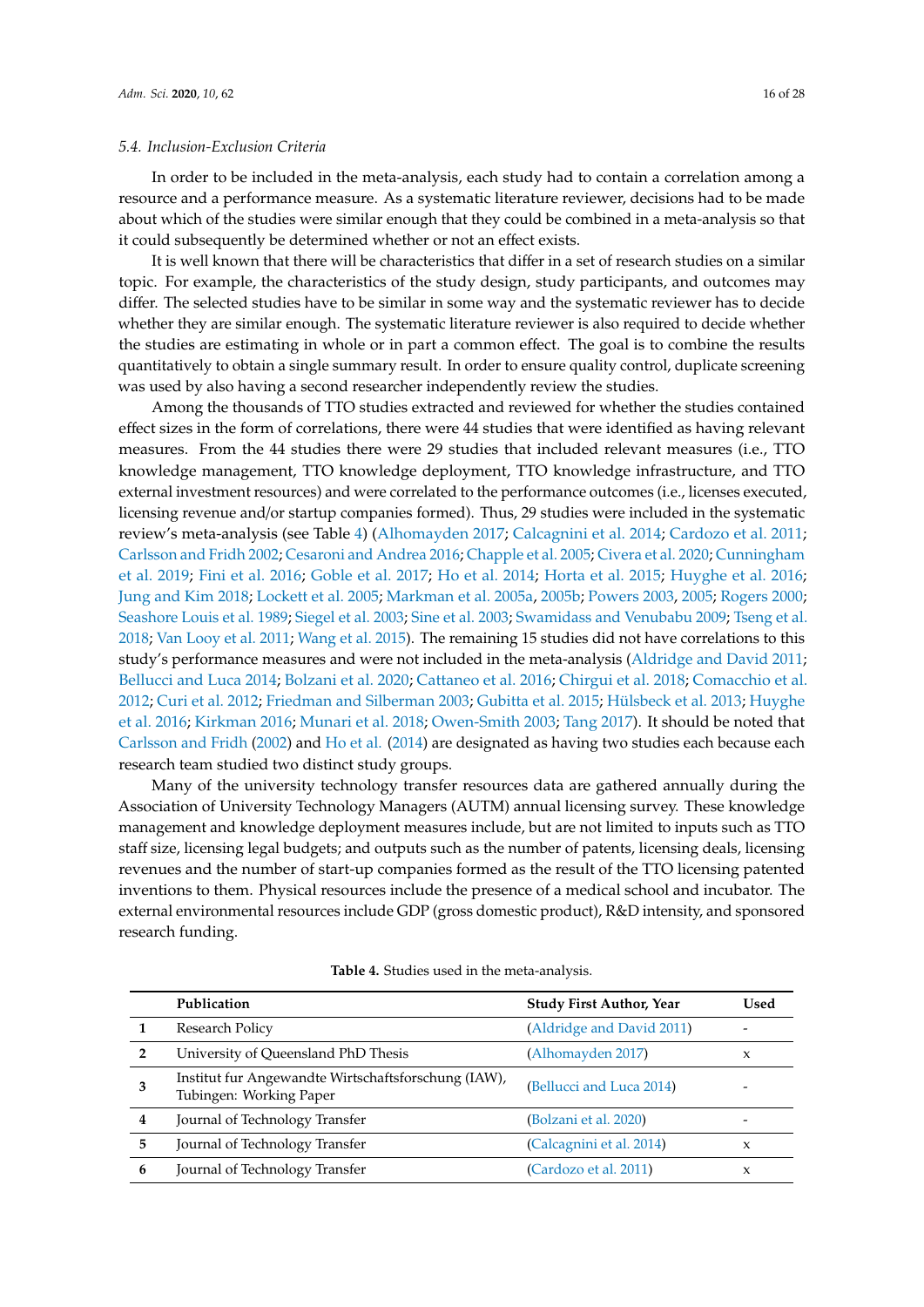<span id="page-16-0"></span>

|    | Publication                                                                          | <b>Study First Author, Year</b> | Used                     |
|----|--------------------------------------------------------------------------------------|---------------------------------|--------------------------|
| 7  | Journal of Evolutionary Economics                                                    | (Carlsson and Fridh 2002) a     | X                        |
| 8  | Journal of Evolutionary Economics                                                    | (Carlsson and Fridh 2002) b     | X                        |
| 9  | Journal of Technology Transfer                                                       | (Cattaneo et al. 2016)          |                          |
| 10 | Journal of Technology Transfer                                                       | (Cesaroni and Andrea 2016)      | $\mathbf{x}$             |
| 11 | Research Policy                                                                      | (Chapple et al. 2005)           | X                        |
| 12 | Journal of Technology Transfer                                                       | (Chirgui et al. 2018)           |                          |
| 13 | European Economic Review                                                             | (Civera et al. 2020)            | X                        |
| 14 | Journal of Technology Transfer                                                       | (Comacchio et al. 2012)         | $\overline{\phantom{0}}$ |
| 15 | Journal of Technology Transfer                                                       | (Cunningham et al. 2019)        | X                        |
| 16 | Cambridge J Economics                                                                | (Curi et al. 2012)              |                          |
| 17 | <b>Small Business Economics</b>                                                      | (Fini et al. 2016)              | X                        |
| 18 | Journal of Technology Transfer                                                       | (Friedman and Silberman 2003)   | $\overline{\phantom{0}}$ |
| 19 | World Scientific Reference on EntrepreneurshipBook<br>Ch 5 Organizing for Innovation | (Goble et al. 2017)             | X                        |
| 20 | Economic Development Quarterly                                                       | (Chapple et al. 2005)           | X                        |
| 21 | Journal of Technology Transfer                                                       | (Gubitta et al. 2015)           |                          |
| 22 | Journal of Technology Transfer                                                       | (Ho et al. 2014) a              | X                        |
| 23 | Journal of Technology Transfer                                                       | (Ho et al. 2014) b              | X                        |
| 24 | Druid Conference                                                                     | (Horta et al. 2015)             | X                        |
| 25 | Journal of Technology Transfer                                                       | (Hülsbeck et al. 2013)          | $\overline{a}$           |
| 26 | <b>Small Business Economics</b>                                                      | (Huyghe et al. 2016)            |                          |
| 27 | Journal of Technology Transfer                                                       | (Jung and Kim 2018)             | X                        |
| 28 | Administrative Issues                                                                | (Kirkman 2016)                  | $\overline{\phantom{0}}$ |
| 29 | Research Policy                                                                      | (Lockett and Wright 2005)       | X                        |
| 30 | Journal of Business Venturing                                                        | (Markman et al. 2005a)          | X                        |
| 31 | Research Policy                                                                      | (Markman et al. 2005b)          | X                        |
| 32 | Technology Forecasting and Social Change                                             | (Munari et al. 2018)            |                          |
| 33 | Research Policy                                                                      | (Owen-Smith 2003)               | $\overline{\phantom{0}}$ |
| 34 | Research Policy                                                                      | (Powers and Patricia 2005)      | X                        |
| 35 | Journal of Higher Education                                                          | (Powers 2003)                   | x                        |
| 36 | Journal Association University Tech                                                  | (Rogers 2000)                   | X                        |
| 37 | Administrative Science Quarterly                                                     | (Seashore Louis et al. 1989)    | X                        |
| 38 | Research Policy                                                                      | (Siegel et al. 2003)            | x                        |
| 39 | Management Science                                                                   | (Sine et al. 2003)              | X                        |
| 40 | Journal of Technology Transfer                                                       | (Swamidass and Venubabu 2009)   | X                        |
| 41 | Open Journal of Social Science                                                       | (Tang 2017)                     |                          |
| 42 | Journal of Technology Transfer                                                       | (Tseng et al. 2018)             | X                        |
| 43 | Research Policy                                                                      | (Van Looy et al. 2011)          | X                        |
| 44 | Scientometrics                                                                       | (Wang et al. 2015)              | x                        |

**Table 4.** *Cont.*

KBV studies with relevant measures, Legend: 44 Studies with relevant measures; 29 Studies with relevant measures and with correlations to this study's performance measures (x); 15 Studies without correlations to this study's performance measures (-).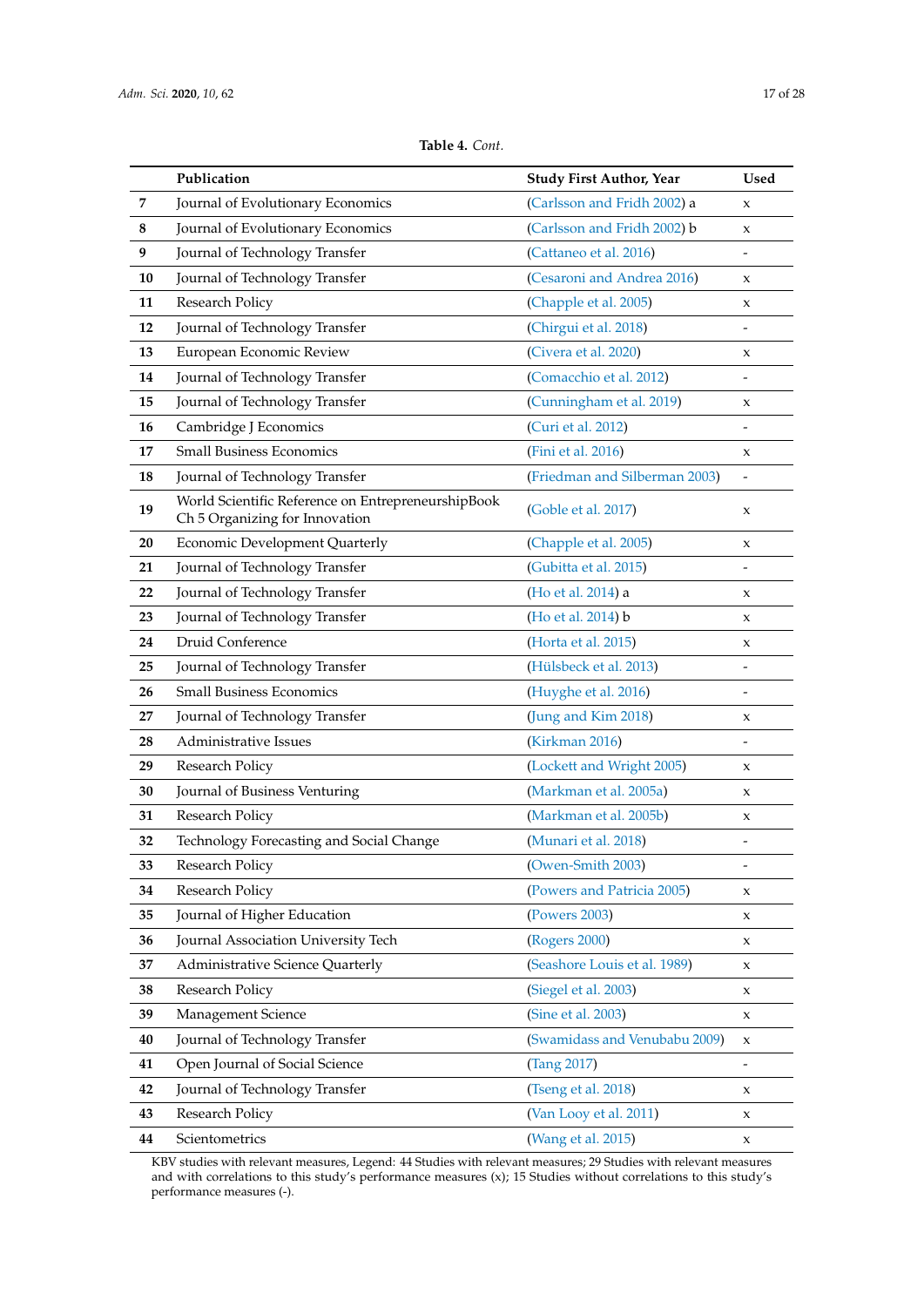This data was aggregated using a meta-analytic technique to reveal relationships between the resources. The weighted average effect of the size of relationships were found [\(Schmidt and Hunter](#page-26-20) [2015\)](#page-26-20). The meta-analysis method was chosen because it reduces the impact that both measurement error and sampling error have on empirical research results. Within a macro-research stream, a meta-analysis may yield evidence to corroborate or re-evaluate established theories [\(Combs et al.](#page-23-23) [2011\)](#page-23-23). Thus, the first step in the research method was the completion of a systematic literature review of TTO empirical studies. Each study had to contain (1) a measure of a university TTO resource (e.g., university research budget, industry funding, equity licensing, cash licensing, invention disclosures, patents, staff, staff experience, patenting legal expenditures, age of the TTOs, incubators), (2) a measure of performance (e.g., number of startups, licensing), and (3) an effect size estimate (e.g., correlation) of the relationship between an attribute and performance. Observed effects pertaining to Knowledge Management (KM), Knowledge Deployment (KD), Knowledge Infrastructure (KI) resources were chronicled. Next were measures of specific organizational resources related to External Investments (EI) relation to overall TTO performance (Perf), licensing as a type of performance (Lic) and startups (S) as a type of performance measure. The Lic observed effects involved either executed licensing contracts or licensing revenues that were generated.

# *5.5. Statistical Analysis*

The 29 qualifying studies were coded to include identifying data (e.g., author names, publication, year of publication), N sample size and level of study, independent variables (IV), dependent variables (DV) and correlations (r). Comprehensive Meta-Analysis (CMA) software was used [\(Borenstein](#page-22-19) [2005\)](#page-22-19). Estimates of the effect sizes were calculated as the mean of the studies' sample size weighted correlations (*r*). This provided a more accurate estimate since positive and negative sampling errors averaged out [\(Crook et al.](#page-23-24) [2008;](#page-23-24) [Schmidt and Hunter](#page-26-20) [2015\)](#page-26-20). Confidence intervals were used to facilitate hypothesis testing. The predictions were directional and two-tailed tests of the null hypothesis were used. The effects described in the hypotheses were tested by whether the confidence intervals for *r* included zero.

# **6. Results**

Effect sizes are estimates of a relationship's magnitude. A relationship such as a correlation *r* has a large effect if the observed *r* = 0.50 or higher [\(Cohen](#page-22-24) [1977\)](#page-22-24). Among the 29 studies the weighted average effects and weighted average corrected effects were computed using a fixed effects model and are listed in Table [5.](#page-17-0) In addition, Table [6](#page-18-0) provides a comparison of results using the fixed effect model versus a random effects model. Heterogeneity is variation underlying the effects. The random effects model for meta-analyses makes allowance for heterogeneity because it assumes there is a distribution of true effects.

<span id="page-17-0"></span>

| EI           | EI    | EI    | КI           | KІ    | КI    | KD           | KD    | KD    | KM           | KM    | M     | IV           |
|--------------|-------|-------|--------------|-------|-------|--------------|-------|-------|--------------|-------|-------|--------------|
| <b>Start</b> | Lic   | Perf  | <b>Start</b> | Lic   | Perf  | <b>Start</b> | Lic   | Perf  | <b>Start</b> | Lic   | Perf  | DV           |
| 3033         | 3170  | 5585  | 303          | 1086  | 1389  | 2448         | 4185  | 6488  | 1164         | 2594  | 3758  | N            |
| 21           | 33    | 48    | 4            | 10    | 14    | 23           | 50    | 72    | 16           | 34    | 50    | K            |
| 0.137        | 0.153 | 0.193 | $-0.022$     | 0.151 | 0.123 | 0.408        | 0.249 | 0.336 | 0.4          | 0.274 | 0.314 |              |
| 0.090        | 0.107 | 0.159 | $-0.071$     | 0.073 | 0.053 | 0.363        | 0.211 | 0.307 | 0.333        | 0.226 | 0.275 | 99% CI Lower |
| 0.183        | 0.198 | 0.226 | 0.128        | 0.227 | 0.191 | 0.451        | 0.287 | 0.365 | 0.463        | 0.321 | 0.358 | 99% CI Upper |

**Table 5.** University technology transfer meta-analysis results using a fixed effects model.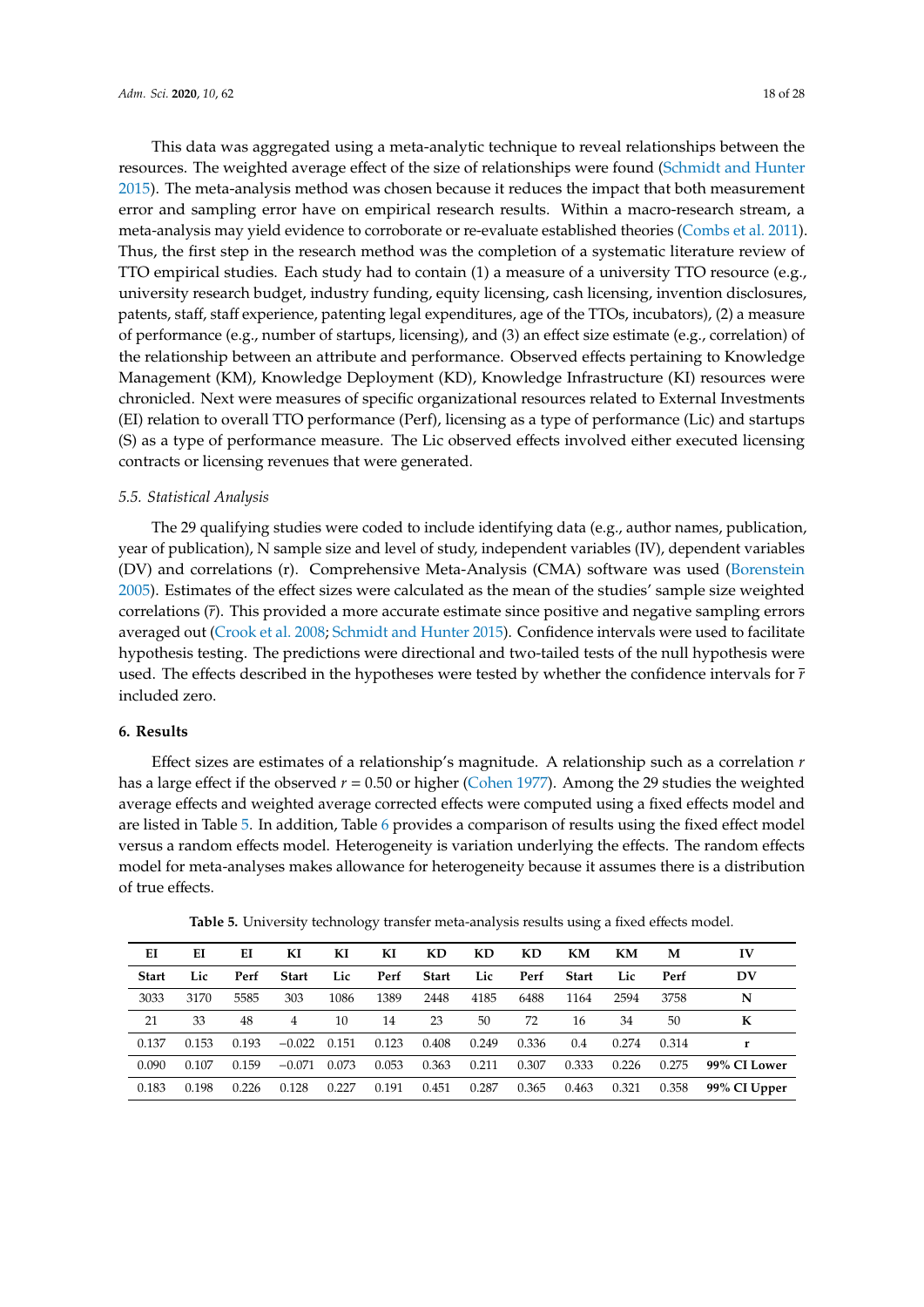*Adm. Sci.* **2020**, *10*, 62 19 of 28

<span id="page-18-0"></span>

| IV                   | KM              | KM              | KM              | <b>KD</b>       | KD               | KD              | KI               | KI               | KI               | EI              | EI              | EI              |
|----------------------|-----------------|-----------------|-----------------|-----------------|------------------|-----------------|------------------|------------------|------------------|-----------------|-----------------|-----------------|
| DV                   | Perf            | Lic             | <b>Start</b>    | Perf            | Lic              | <b>Start</b>    | Perf             | Lic              | <b>Start</b>     | Perf            | Lic             | <b>Start</b>    |
| <b>Fixed Pt Est</b>  | 0.314           | 0.274           | 0.400           | 0.336           | 0.249            | 0.408           | 0.123            | 0.151            | $-0.022$         | 0.193           | 0.153           | 0.137           |
| <b>Random Pt Est</b> | 0.386           | 0.344           | 0.469           | 0.366           | 0.264            | 0.517           | 0.061            | 0.081            | $-0.040$         | 0.350           | 0.292           | 0.271           |
| <b>Fixed LL-UL</b>   | $0.275 - 0.353$ | $0.226 - 0.321$ | $0.333 - 0.463$ | $0.307 - 0.365$ | $0.211 - 0.287$  | $0.363 - 0.451$ | $0.053 - 0.191$  | $0.073 - 0.227$  | $-0.071 - 0.128$ | $0.159 - 0.226$ | $0.107 - 0.198$ | $0.900 - 0.183$ |
| Random LL-UL         | $0.089 - 0.557$ | $0.089 - 0.705$ | $0.140 - 0.705$ | $0.127 - 0.564$ | $-0.058 - 0.536$ | $0.148 - 0.760$ | $-0.216 - 0.329$ | $-0.268 - 0.411$ | $-0.404 - 0.336$ | $0.163 - 0.513$ | $0.016 - 0.526$ | $0.026 - 0.486$ |
|                      | 95.96           | 96.20           | 95.42           | 98.33           | 98.44            | 98.37           | 93.64            | 94.975           | 84.74            | 96.84           | 97.26           | 96.12           |

**Table 6.** University technology transfer meta-analysis results comparing the fixed effects model and a random effects model.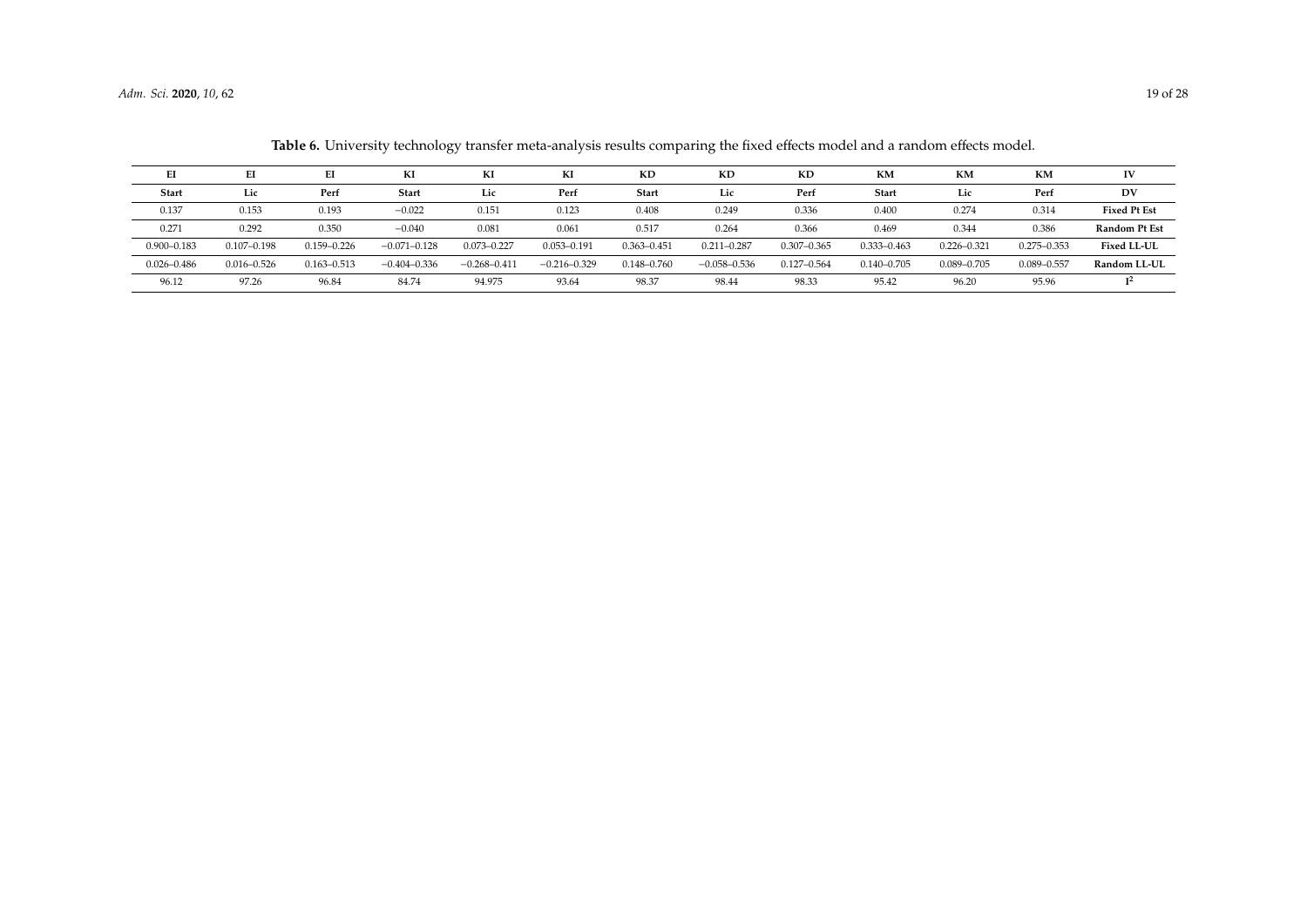The model includes fixed effect point estimate sizes (Fixed Pt Est) for the effects and 99% confidence intervals. Table [6](#page-18-0) also includes random effect point estimate sizes (Random Pt Est) for the effects and 99% confidence intervals. The confidence intervals for the fixed effect model results are narrower than the random effects model results. Also, the large studies have more impact under the fixed effect model than in the random effects model.

It is important to note that the effect sizes vary from study to study and these dispersions may be due to chance, sampling error or real differences in the effect sizes from one study to the next. Thus, the dispersion in effect sizes was analyzed for whether or not it is due to sampling error, chance or real differences in the correlations. The I-squared value is a measure of heterogeneity and it is listed in Table [6.](#page-18-0)  $I^2$  indicates the proportion of the observed variance that reflects the real difference in the studies.

The fixed effects model is based on the assumption that all of the studies are identical and have the same underlying true effect size, i.e., a single common effect. It assumes that any dispersion is due to sampling errors. In the first example of environmental factors correlated to startup business formations,  $I^2$  was 96.12. This indicates that the variance of dispersion would be 96%, as this was depicted in the forest plots generated by the CMA software. So, the dispersion would be reduced but not by very much. Given that there are high  $I^2$  values, there is likely dispersion, which is due to more than just sampling error. Thus, the random effects model is the optimal model's results and therefore, represent the highest quality results to analyze.

Q, degrees of freedom (df), and p values were used to test the hypothesis of homogeneity. The studies have heterogeneity and it is unlikely that dispersion is due to chance. When there is statistical heterogeneity, the random effects model may be useful to give a more conservative result due to the wider confidence intervals. However, this was not the basis for deciding whether to use the fixed effect model results rather than the random effects model results. That decision was based on the sampling method. Since this systematic literature review involved searching the literature, extracting studies, and culminated in the selection of 29 studies, these studies were obviously not identical and the effect size really did vary from one study to the next. Thus, the random effect model results are the more plausible. As shown in Table [6,](#page-18-0) the only difference between the random model results and the fixed effect model results is that organizational inputs to licensing performance outputs have a large effect (unlike the results of the fixed effect model).

# **7. Discussion**

The final stage of the analysis was to test the four hypotheses as previously set forth.

• *Hypothesis 1*. Knowledge management is positively related to TTO performance in the areas of patent licensing and generating startups. Knowledge management is characterized by the TTO FTEs, TTO age, and TTO legal expenditures for legal help.

As shown in Table [6,](#page-18-0) the knowledge management resources are characterized by TTO age, TTO size, and TTO expenditure on legal help measures had no observed and Fischer corrected correlation r greater than 0.5 in relation to university start up business formation or licensing. However, the study results do not show the largest effect size between TTO knowledge management and startup performance. Thus, Hypothesis 1 was not supported.

• *Hypothesis 2*. Knowledge deployment is positively related to TTO performance in the areas of patenting, licensing, and generating startups. These resources are faculty invention disclosures, university patent applications, and university patents owned.

The university knowledge deployment researched in the selected studies for this systematic review included invention disclosures, patent applications, and university patents owned. With respect to the evaluation of knowledge deployment's relationship to overall technology transfer performance, Hypothesis 2 was supported in part. These selected organizational resources were positively related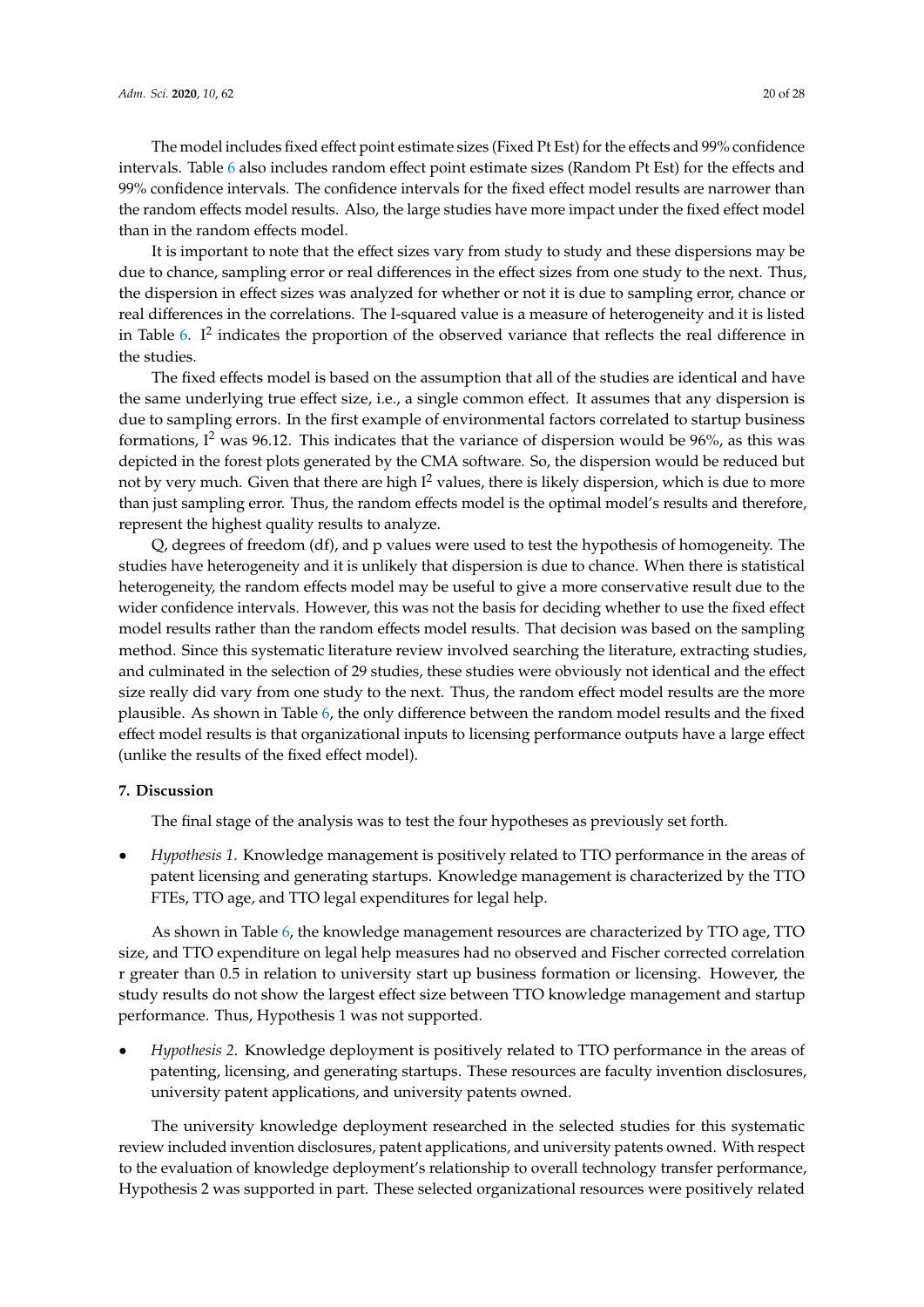to university startup business formation. This was expected because without these resources, it is very difficult to execute intellectual property licenses and generate licensing revenue. It would also be difficult to increase startup business formations since a common university startup business model is to license a university owned patent to the startup for cash or equity for the purpose of commercializing the patented invention. Thus, without the invention disclosures, patent applications, and issued patents, this approach to technology transfer would not be possible.

• *Hypothesis 3*. Knowledge infrastructure is positively related to TTO performance in the areas of patenting, licensing, and generating startups. Herein, knowledge infrastructure is defined to include physical infrastructure that supported integration such as incubators and medical schools.

The weighted average correlations for university physical resources including incubators and medical schools in relationship to overall technology commercialization performance in startup business formation and patent licensing were not large effects. They revealed the lowest effect sizes. Thus, Hypothesis 3 was not supported.

• *Hypothesis 4*. External investments are positively related to TTO performance in the areas of patent licensing and generating startups.

The external investments of research funding by industry and governmental agencies, GDP, and regional R&D intensity did not have a positive relation on the overall performance of technology transfer as defined by patent licenses executed, licensing revenues, and startup business formations. However, when investigating the relationship of the environmental investments on licensing separate from startup business formations, there was no positive relationship between environmental investments and licensing (i.e., executed patent licenses and licensing income). Thus, Hypothesis 4 was not supported.

#### **8. Conclusions**

Prior research contains conflicting evidence regarding how key TTO resource attributes and characteristics of the organizational environment relate to the performance of technology transfer. Given the importance of TTOs to research-intensive universities, the lack of a comprehensive study with conclusive results has scarcely contributed to an understanding of the central TTO-performance relationships. This work used insights from extant research that were combined via a systematic literature review and corresponding meta-analysis to provide a more complete and rigorous view of this matter. Here, the Knowledge-Based View of strategy was applied to tech transfer to establish the finding that the relationship between TTO knowledge management and knowledge deployment and startup business performance is where TTOs secure the strongest returns.

Knowledge management was operationalized by features of TTO research administration and related legal staffing. Knowledge deployment was operationalized as the deployment of resources, including faculty invention disclosures, patent applications and patents owned by universities. Knowledge infrastructure was operationalized as the presence of incubators and medical schools. It was discovered that knowledge deployment is significant relative to startup business formations. The Knowledge Based View (KBV) indicates that knowledge becomes internalized, shared, accumulated, and used in the process of knowledge integration. Once these processes are established, an organization can achieve competitive advantages. Consequently, we can consider that where universities are able to bolster the TTO capability (e.g., in terms of tech transfer and legal staffing levels) and when combined with a dynamic academic environment with inventions and science and technology breakthroughs by teams of researchers, this has the potential to lead to a higher level of tech transfer performance (i.e., in terms of patent licensing and generating startups). Also, it is important to note instances where small effects are observed (i.e., when the correlation r is significantly less than 0.5). There was practically no relationship between knowledge infrastructure (i.e., the presence of medical schools and incubators) and licensing performance; nor with overall TTO performance; or startup formations.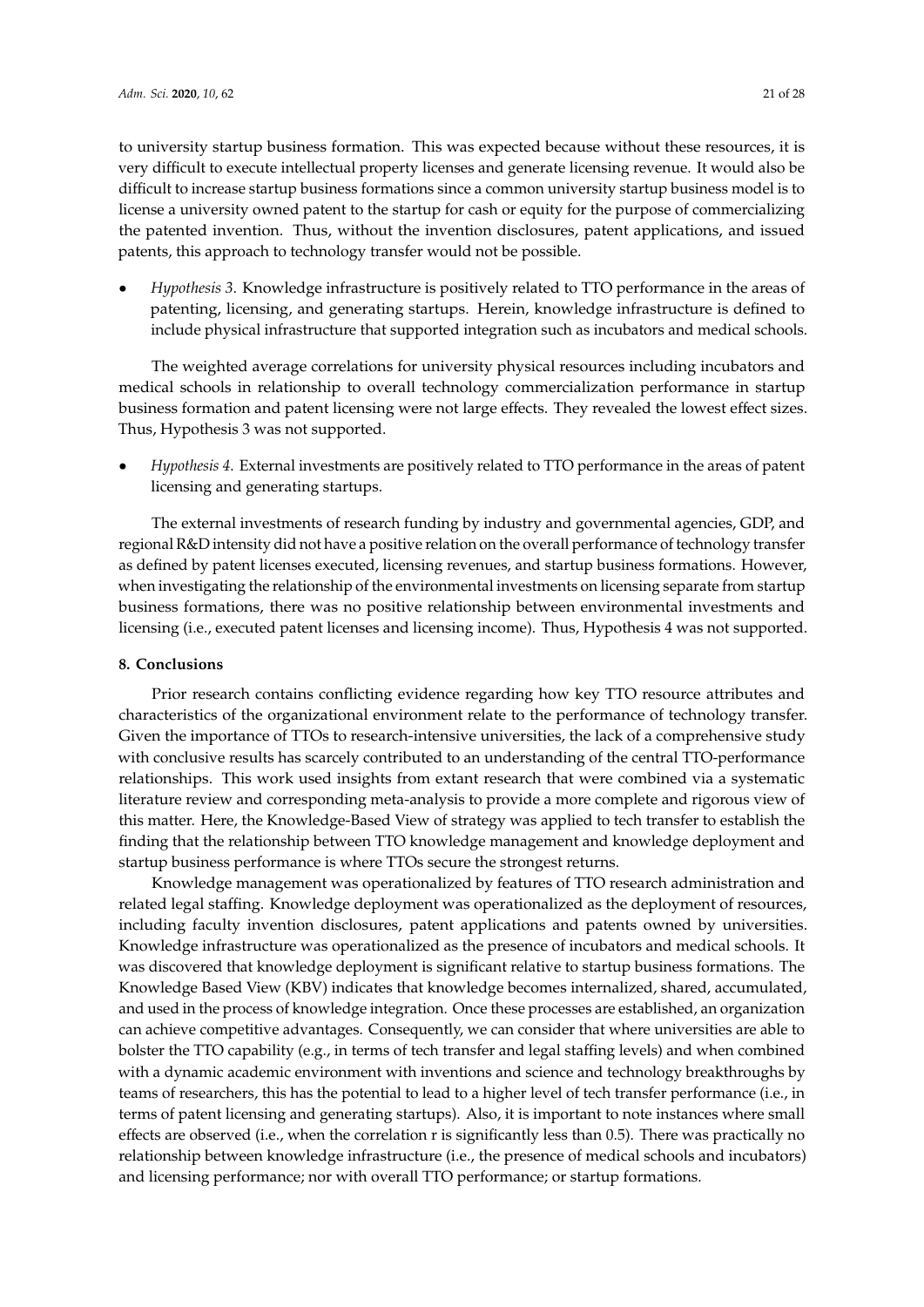The KBV paradigm continues to be applied to a range of diverse enterprise and technology management applications that require further analysis, such as recent work on the relationship between social networks among academic entrepreneurs and entrepreneurial development [\(Hayter](#page-24-20) [2016\)](#page-24-20), corporate governance and IPO underpricing [\(Judge et al.](#page-24-21) [2015\)](#page-24-21), and the implementation of corporate sustainability strategies in regard to company size [\(Horisch](#page-24-22) [2015\)](#page-24-22). Therefore, and from an epistemological perspective, this study of tech transfer based on the KBV combined with a meta-analysis enabled by a systematic literature review extends the literature on the KBV and the range of applications that have been investigated using the construct.

The findings from this research are useful because they can steer TTO managers and leaders in the direction of bolstering their knowledge deployment with their limited financial investments, rather than focusing on knowledge infrastructure using physical infrastructure, such as incubators and medical schools, in order to improve performance success. Doing so will not only reconcile conflicting findings in extant research but will also enable university leaders to optimize the use of their scarce resources. The findings from this research are also useful to scientists, engineers and managers from industry who are looking to commercialize university research as an enhanced awareness of the characteristics of the tech transfer process is likely to support an improved likelihood that the technology commercialization process will ultimately be successful. Future work is suggested in the following areas: (1) study effects other than correlations using meta-analyses; and (2) conduct an international comparative study between countries (e.g., China and the European Union in comparison with the United States of America). Further research is also suggested on developing an improved understanding of the broader benefits of tech transfer; not only the financial aspects, but also the industrial, societal and knowledge impacts generated through transferring technology and the corresponding knowledge from academic institutions to industrial companies.

<span id="page-21-3"></span>**Author Contributions:** C.H. conducted the data collection and meta-analysis. S.P.P. much toward the overall writing of the manuscript. Both authors contributed to the review of the literature, introduction, analysis of findings and conclusions. All authors have read and agreed to the published version of the manuscript.

**Funding:** This research received no external funding.

**Acknowledgments:** Between September and November 2014, an evidence-based systematic review of university technology transfer literature was conducted to identify, select, appraise, and synthesize results from similar separate studies using the Resource Based View and Environmental Munificence theories (Hamilton and Crook 2015). In 2015, this was presented at the Babson College Entrepreneurial Research Conference (BCERC) in Boston, Massachusetts (USA). Again, using the Resource Based View and Environmental Munificence theories, the review was updated between August and September of 2017. In 2018, this was presented at the American Society of Engineering Managers (ASEM) International Annual Conference in Coeur d'Alene, Idaho (USA). This article updates and augments this research from a different theoretical lens (i.e., the Knowledge Based View), thereby providing new insights and guidance to practitioners concerned with technology transfer.

**Conflicts of Interest:** The authors declare no conflict of interest.

#### **References**

- <span id="page-21-1"></span>Agarwal, Rajshree, Echambadi Raj, April M. Franco, and Mitrabarun B. Sarkar. 2004. Knowledge transfer through inheritance: Spin-out generation, development, and survival. *Academy of Management Journal* 47: 501–22.
- <span id="page-21-2"></span>Agrawal, Ajay. 2001. University-to-industry knowledge transfer: Literature review and unanswered questions. *International Journal of Management Reviews* 3: 285–302. [\[CrossRef\]](http://dx.doi.org/10.1111/1468-2370.00069)
- <span id="page-21-4"></span>Ahmed, Riaz, and Simon P. Philbin. 2020. Systematic literature review of project manager's leadership competencies. *Engineering, Construction and Architectural Management*. [\[CrossRef\]](http://dx.doi.org/10.1108/ECAM-05-2019-0276)
- <span id="page-21-6"></span>Aldridge, T. Taylor, and Audretsch David. 2011. The Bayh-Dole Act and scientist entrepreneurship. *Research Policy* 40: 1058–67. [\[CrossRef\]](http://dx.doi.org/10.1016/j.respol.2011.04.006)
- <span id="page-21-5"></span>Alhomayden, Rashed Sulaiman R. 2017. *University Technology Transfer Performance in Australia*. Brisbane: University of Queensland.
- <span id="page-21-0"></span>Barney, Jay. 1991. Firm resources and sustained competitive advantage. *Journal of Management* 17: 99–120. [\[CrossRef\]](http://dx.doi.org/10.1177/014920639101700108)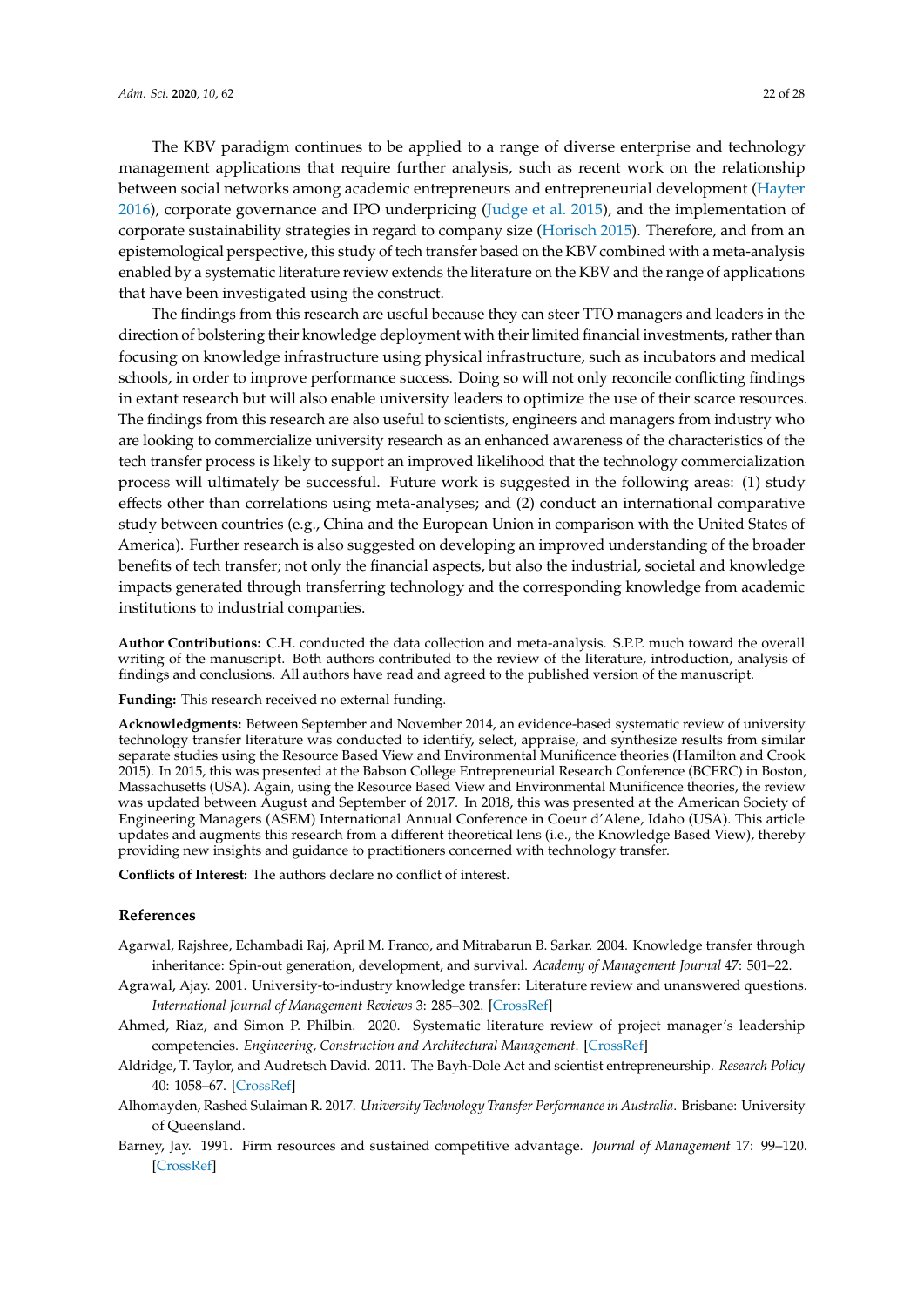- <span id="page-22-14"></span><span id="page-22-13"></span><span id="page-22-12"></span><span id="page-22-3"></span>Barney, Jay, and Arikan Asli. 2001. Resource-based view: Origins and implications. In *The Blackwell Handbook of Strategic Management*. Edited by Edward Freeman, Jeffre Harrison and Michael Hitt. Malden: Blackwell, pp. 124–88.
- <span id="page-22-20"></span>Bellucci, Andrea, and Pennacchio Luca. 2014. *Universiy Knowledge and Firm Innovation: Evidence from European Countries*. Tubingen: Econstor, Institut fur Angewandte Wirtschaftsforschung (IAW).
- <span id="page-22-11"></span>Bengoa, Alejandro, Maseda Amaia, Iturralde Txomin, and Aparicio Gloria. 2020. A bibliometric review of the technology transfer literature. *Journal of Technology Transfer*. [\[CrossRef\]](http://dx.doi.org/10.1007/s10961-019-09774-5)
- <span id="page-22-9"></span>Bolzani, Daniela, Einar Rasmussen, and Riccardo Fini. 2020. Spin-offs' linkages to their parent universities over time: The performance implications of equity, geographical proximity, and technological ties. *Strategic Entrepreneurship Journal*, 1–29. [\[CrossRef\]](http://dx.doi.org/10.1002/sej.1359)
- <span id="page-22-19"></span>Borenstein, Michael. 2005. *Comprehensive Meta-Analysis*. Englewood: Biostat.
- <span id="page-22-10"></span>Bozeman, Barry. 2000. Technology transfer and public policy: A review of researh and theory. *Research Policy* 29: 627–55. [\[CrossRef\]](http://dx.doi.org/10.1016/S0048-7333(99)00093-1)
- <span id="page-22-5"></span>Brusoni, Stefano, Prencipe Andrea, and Pavitt Keith. 2001. Knowledge specialization, organizational coupling, and the boundaries of the firm: Why do firms know more than they make? *Administrative Science Quarterly* 46: 597–621. [\[CrossRef\]](http://dx.doi.org/10.2307/3094825)
- <span id="page-22-4"></span>Brusoni, Stefano, Michael G. Jacobides, and Andrea Prencipe. 2009. Strategic dynamics in industry architectures and the challenges of knowledge integration. *European Management Review* 6: 209–16. [\[CrossRef\]](http://dx.doi.org/10.1057/emr.2009.26)
- <span id="page-22-16"></span>Calcagnini, Giorgio, Favaretto Ilario, Giombini Germana, Perugini Francesco, and Rombaldoni Rosalba. 2014. The role of university in the location of innovation start-ups. *Journal of Technology Transfer* 41: 670–93. [\[CrossRef\]](http://dx.doi.org/10.1007/s10961-015-9396-9)
- <span id="page-22-7"></span>Cardozo, Richard, Ardichvili Alexandre, and Strauss Anthony. 2011. Effectiveness of university technology transfer: An organizational population ecology view of a maturing supplier industry. *The Journal of Technology Transfer* 36: 173–202. [\[CrossRef\]](http://dx.doi.org/10.1007/s10961-010-9151-1)
- <span id="page-22-6"></span>Carlsson, Bo, and Ann-Charlotte Fridh. 2002. Technology transfer in United States universities. *Journal of Evolutionary Economics* 12: 199–232. [\[CrossRef\]](http://dx.doi.org/10.1007/s00191-002-0105-0)
- <span id="page-22-21"></span>Cattaneo, Mattia, Meoli Michele, and Sand ignori Andrea. 2016. Performance-based funding and university research productivity: The moderating effect of university legitimacy. *Journal of Technology Transfer* 41: 85–104. [\[CrossRef\]](http://dx.doi.org/10.1007/s10961-014-9379-2)
- <span id="page-22-17"></span>Cesaroni, Farbrizio, and Piccaluga Andrea. 2016. The activities of university knowledge transfer offices: Towards the third mission in Italy. *Journal of Technology Transfer* 41: 753–77. [\[CrossRef\]](http://dx.doi.org/10.1007/s10961-015-9401-3)
- <span id="page-22-1"></span>Chapple, Wendy, Lockett Andy, Siegel Donald, and Wright Mike. 2005. Assessing the relative performance of U.K. university technology transfer offices: Parametric and non-parametric evidence. *Research Policy* 34: 369–84. [\[CrossRef\]](http://dx.doi.org/10.1016/j.respol.2005.01.007)
- <span id="page-22-15"></span>Chauhan, Avanish, Singh Bimal Nepal, Soni Gunjan, and Rathore Ajay Pal Singh. 2018. Examining the State of Risk Management Research in New Product Development Process. *Engineering Management Journal* 30: 85–97. [\[CrossRef\]](http://dx.doi.org/10.1080/10429247.2018.1446120)
- <span id="page-22-22"></span>Chirgui, Zouhaier M., Lamine Wadid, Mian Sarfraz, and Fayolle Alain. 2018. University technology commercialization through new venture projects: An assessment of the French regional incubator program. *Journal of Technology Transfer* 43: 1142–60. [\[CrossRef\]](http://dx.doi.org/10.1007/s10961-016-9535-y)
- <span id="page-22-18"></span>Civera, Alice, Meoli Michele, and Vismara Silvio. 2020. Engagement of academics in university technology transfer: Opportunity and necessity academic entrepreneurship. *European Economic Review* 123: 103376. [\[CrossRef\]](http://dx.doi.org/10.1016/j.euroecorev.2020.103376)
- <span id="page-22-0"></span>Clark University. 2019. History of Physics at Clark the Goddard Era (1913–1943). Available online: [https:](https://www2.clarku.edu/departments/physics/history/history5.cfm) //[www2.clarku.edu](https://www2.clarku.edu/departments/physics/history/history5.cfm)/departments/physics/history/history5.cfm (accessed on 16 January 2019).
- <span id="page-22-2"></span>Clarysse, Bart, Wright Mike, Lockett Andy, Mustar Philippe, and Knockaert Mirjam. 2007. Academic spin-offs, formal technology transfer and capital raising. *Industrial and Corporate Change* 16: 609–40. [\[CrossRef\]](http://dx.doi.org/10.1093/icc/dtm019)
- <span id="page-22-8"></span>Claudel, Matthew, Massaro Emanuele Massaro, Santi Paolo, Murray Fiona, and Ratti Carlo. 2017. An exploration of collaborative scientific production at MIT through spatial organization and institutional affiliation. *PLoS ONE* 12: e0179334. [\[CrossRef\]](http://dx.doi.org/10.1371/journal.pone.0179334) [\[PubMed\]](http://www.ncbi.nlm.nih.gov/pubmed/28640829)

<span id="page-22-24"></span>Cohen, Jacob. 1977. *Statistical Power Analysis for the Behavioral Sciences*. New York: Academic Press.

<span id="page-22-23"></span>Comacchio, Anna, Bonesso Sara, and Pizzi Claudio. 2012. Boundary spanning between industry and university: The role of Technology Transfer Centres. *Journal of Technology Transfer* 37: 943–66. [\[CrossRef\]](http://dx.doi.org/10.1007/s10961-011-9227-6)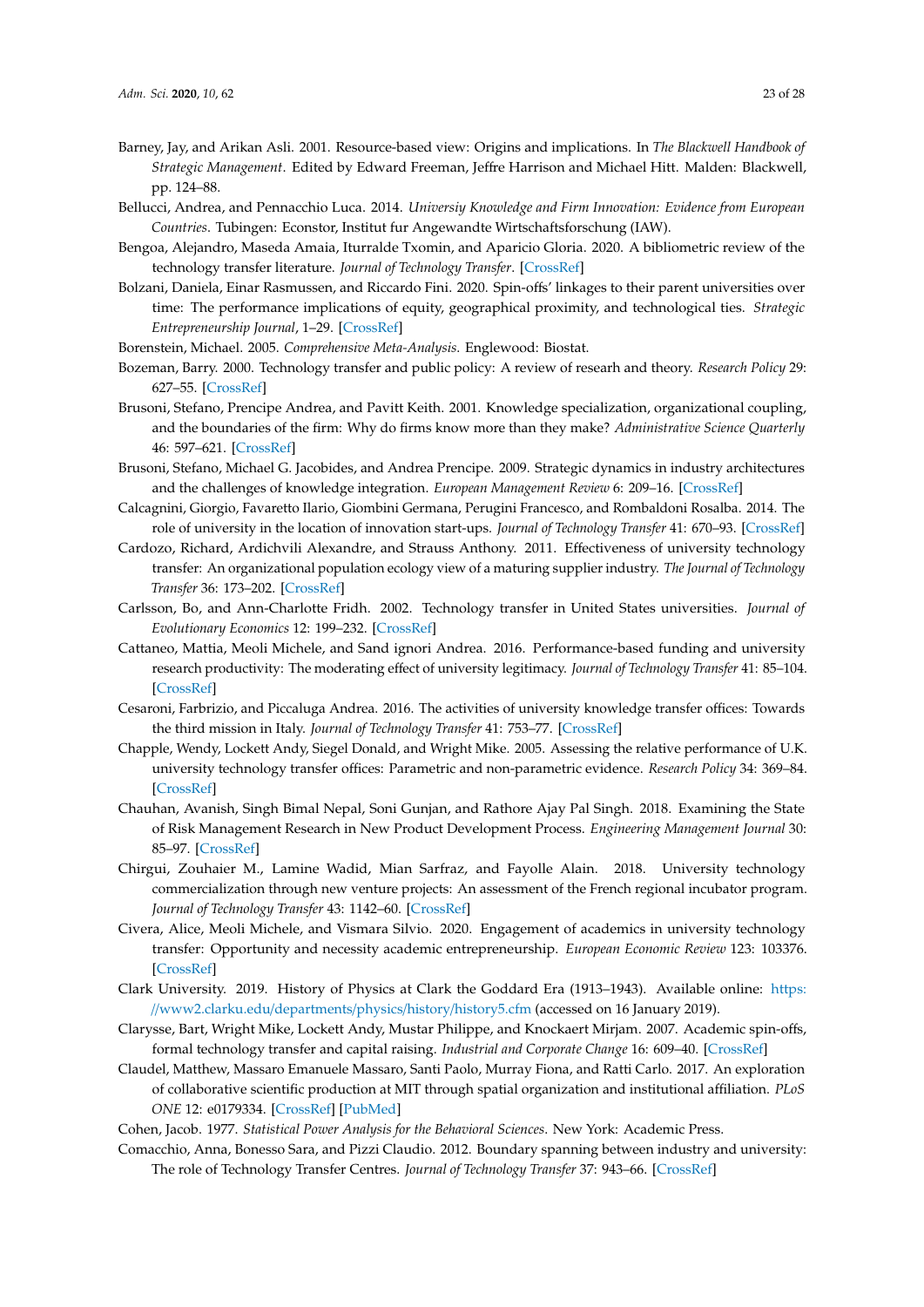- <span id="page-23-23"></span><span id="page-23-17"></span><span id="page-23-15"></span>Combs, James G., David J. Ketchen, T. Russell Crook, and Philip L. Roth. 2011. Assessing cumulative evidence within 'macro'research: Why meta-analysis should be preferred over vote counting. *Journal of Management Studies* 48: 178–97. [\[CrossRef\]](http://dx.doi.org/10.1111/j.1467-6486.2009.00899.x)
- <span id="page-23-24"></span>Crook, T. Russell, David J. Ketchen, James G. Combs, and Samuel Y. Todd. 2008. Strategic resources and performance: A meta-analysis. *Strategic Management Journal* 29: 1141–54. [\[CrossRef\]](http://dx.doi.org/10.1002/smj.703)
- <span id="page-23-19"></span><span id="page-23-18"></span>Cunningham, James A., Erik E. Lehmann, Matthias Menter, and Nikolaus Seitz. 2019. The impact of university focused technology transfer policies on regional innovation and entrepreneurship. *Journal of Technology Transfer* 44: 1451–75. [\[CrossRef\]](http://dx.doi.org/10.1007/s10961-019-09733-0)
- <span id="page-23-3"></span>Curi, Claudia, Daraio Cinzia, and Llerena Patrick. 2012. University technology transfer: How (in) efficient are French universities? *Cambridge Journal of Economics* 36: 629–54. [\[CrossRef\]](http://dx.doi.org/10.1093/cje/bes020)
- <span id="page-23-16"></span><span id="page-23-9"></span>Di Gregorio, Dante, and Shane Scott. 2003. Why do some universities generate more start-ups than others? *Research Policy* 32: 209–27. [\[CrossRef\]](http://dx.doi.org/10.1016/S0048-7333(02)00097-5)
- <span id="page-23-10"></span>Djokovic, Djordje, and Soultaris Vangelis. 2008. Spinouts from academic institutions: A literature review with suggestions for further research. *Journal of Technology Transfer* 33: 225–47. [\[CrossRef\]](http://dx.doi.org/10.1007/s10961-006-9000-4)
- <span id="page-23-8"></span><span id="page-23-0"></span>Eschner, Kat. 2017. This 1940s Solar House Powered Innovation and Women in STEM. *Smithsonian*, December 12. Fagan, Jesse, Katherine S. Eddens, Jennifer Dolly, Nathan L. Verford, Heidi Weiss, and Justin S. Levens. 2018.
- Assessing Research Collaboration through Co-authorship Network Analysis. *The Journal of Research Administration* 49: 7699.
- <span id="page-23-20"></span>Fini, Ricardo, Fu Kun, Tuft Mathisen Marius, Rasmussen Einar, and Wright Mike. 2016. Institutional determinants of university spin-off quantity and quality: A longitudinal, multilevel, cross-country study. *Small Business Economics* 48: 361–91. [\[CrossRef\]](http://dx.doi.org/10.1007/s11187-016-9779-9)
- <span id="page-23-13"></span>Fini, Ricardo, Rasmussen Einar, Siegel Donald, and Wiklund Johan. 2018. Rethinking the commercialization of public science: From entrepreneurial outcomes to societal impacts. *Academy of Management Perspectives* 32: 4–20. [\[CrossRef\]](http://dx.doi.org/10.5465/amp.2017.0206)
- <span id="page-23-14"></span>Fini, Ricardo, Rasmussen Einar, Wiklund Johan, and Wright Mike. 2019. Theories from the Lab: How research on science commercialization can contribute to management studies. *Journal of Managment Studies* 56: 865–95. [\[CrossRef\]](http://dx.doi.org/10.1111/joms.12424)
- <span id="page-23-2"></span>Friedman, Joseph, and Jonathan Silberman. 2003. University Technology Transfer: Do Incentives, Management, and Location Matter? *Journal of Technology Transfer* 28: 17–30. [\[CrossRef\]](http://dx.doi.org/10.1023/A:1021674618658)
- <span id="page-23-11"></span>Geuna, Aldo, and Muscio Alessandro. 2009. The Governance of University Knowledge Transfer: A Critical Review of the Literature. *Minerva* 47: 93–114. [\[CrossRef\]](http://dx.doi.org/10.1007/s11024-009-9118-2)
- <span id="page-23-21"></span>Goble, Lisa, Bercovitz Janet, and Felman Maryann. 2017. Organizing for Innovation: Do TLO Characteristics Correlate with Technology Transfer Outcomes? In *World Scientifc Reference on Entrepreneurship*. Albany: University at Albany, pp. 105–36.
- <span id="page-23-5"></span>González-Pernía, José L., Kuechle Graciela, and Peña-Legazkue Iñaki. 2013. An Assessment of the Determinants of University Technology Transfer. *Economic Development Quarterly* 27: 6–17. [\[CrossRef\]](http://dx.doi.org/10.1177/0891242412471847)
- <span id="page-23-6"></span>Grant, Robert M. 1996a. Toward a Knowledge-Based Theory of the Firm. *Strategic Management Journal* 17: 109–22. [\[CrossRef\]](http://dx.doi.org/10.1002/smj.4250171110)
- <span id="page-23-7"></span>Grant, Robert M. 1996b. Prospering in Dynamically Competitive Environments: Organizational Capability as Knowledge Integration. *Organization ScienceScience* 7: 375–87. [\[CrossRef\]](http://dx.doi.org/10.1287/orsc.7.4.375)
- <span id="page-23-12"></span>Grimaldi, Rosa, Kenney Martin, Siegel Donald, and Wright Mike. 2011. 30 Years after Bayh-Dole: Reassessing academic entrepreneurship. *Research Policy* 40: 1045–57. [\[CrossRef\]](http://dx.doi.org/10.1016/j.respol.2011.04.005)
- <span id="page-23-22"></span>Gubitta, Paolo, Tognazzo Alessandra, and Destro Federica. 2015. Signaling in academic ventures: The role of technology transfer offices and university funds. *Journal of Technology Transfer* 41: 368–93. [\[CrossRef\]](http://dx.doi.org/10.1007/s10961-015-9398-7)
- <span id="page-23-4"></span>Hamilton, Clovia. 2015. University Technology Transfer Information Processing from the Attention Based View. Paper presented at International Annual Conference of the American Society for Engineering Management International Annual Conference, Indianapolis, IN, USA, October 7–10; Edited by Suzanna Long, Ean H. Ng and Alice Squires. Indianapolis: American Society of Engineering Management, pp. 395–405.
- <span id="page-23-1"></span>Hamilton, Clovia. 2017a. Emerging research institutions' technology transfer supply chain networks' sustainability: Budget resource planning tool development. *IEEE Engineering Management Review* 45: 39–52. [\[CrossRef\]](http://dx.doi.org/10.1109/EMR.2017.2768505)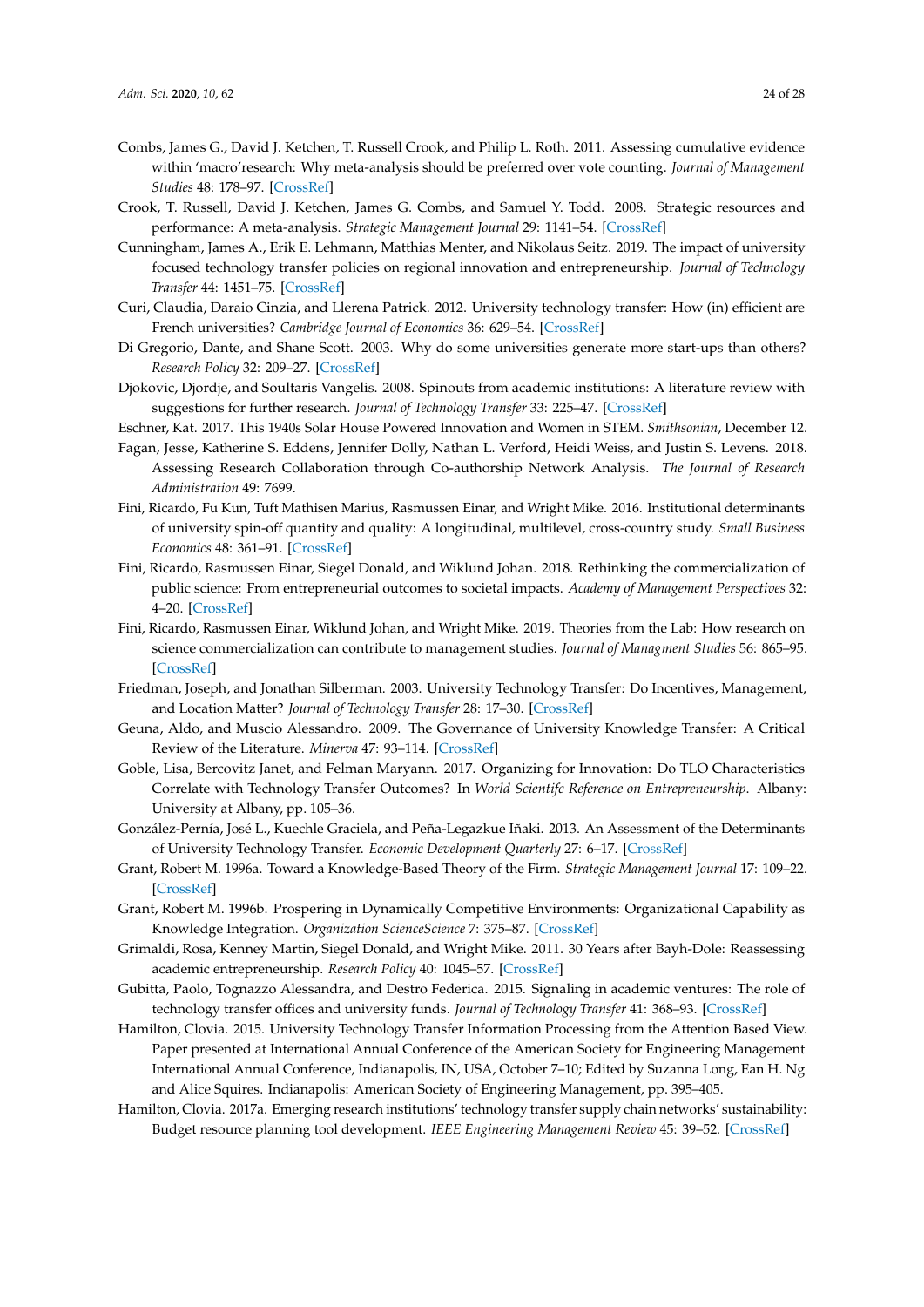- <span id="page-24-1"></span>Hamilton, Clovia. 2017b. HBCU Technology Transfer Supply Chain Networks Sustainability Budget Resource Planning Tool Development. Paper presented at 38th International Annual Conference of the American Society for Engineering Management (ASEM 2017, Reimagining Systems Engineering and Management, Huntsville, AL, USA, October 18–21; Edited by Bimal Nepal, Ean H. Ng and Elizabeth Schott. Huntsville: American Society of Engineering Management, pp. 117–27.
- <span id="page-24-14"></span>Hamilton, Clovia. 2018. A Cochrane Method Systematic Review of University Tech Commercialization Research. In *American Society for Engineering Management 2018 International Annual Conference*. Cour de Alene: American Society for Engineering Management (ASEM).
- <span id="page-24-13"></span>Hamilton, Clovia, and Russell Crook. 2015. A meta-analysis of university technology transfer empirical research (summary). *Babson College Entrepreneurial Research Conference (BCERC)* 9: 96.
- <span id="page-24-2"></span>Hamilton, Clovia, and David Schumann. 2016. Love and Hate in University Technology Transfer: Examining Faculty and Staff Conflicts and Ethical Issues. In *The Contribution of Love, and Hate, to Organizational Ethics*. Melbourne: Emerald Group Publishing Pty Limited, pp. 95–122.
- <span id="page-24-0"></span>Hauser, Scott. 2015. A Vaccine Was Born a Rochester Innovation Transformed Pediatric Medicine over the Past Quarter Century. Available online: https://[www.rochester.edu](https://www.rochester.edu/pr/Review/V78N1/0503_vaccine.html)/pr/Review/V78N1/0503\_vaccine.html (accessed on 1 March 2020).
- <span id="page-24-20"></span>Hayter, Christopher S. 2016. Constraining entrepreneurial development: A knowledge-based view of social networks among academic entrepreneurs. *Research Policy* 45: 475–90. [\[CrossRef\]](http://dx.doi.org/10.1016/j.respol.2015.11.003)
- <span id="page-24-15"></span>Higgins, Julian, and Sally Green. 2011. *Cochrane Handbook for Systematic Reviews of Interventions*. London: The Cochrane Collaboration.
- <span id="page-24-8"></span>Ho, Mei Hsiu-Ching, John S. Liu, Wen-Min Lu, and Chien-Cheng Huang. 2014. A new perspective to explore the technology transfer efficiencies in US universities. *The Journal of Technology Transfer* 39: 247–75. [\[CrossRef\]](http://dx.doi.org/10.1007/s10961-013-9298-7)
- <span id="page-24-22"></span>Horisch, Jacob. 2015. The role of sustainable entrepreneurship in sustainability transitions: A conceptual synthesis against the background of the multi-level perspective. *Administrative Sciences* 5: 286–300. [\[CrossRef\]](http://dx.doi.org/10.3390/admsci5040286)
- <span id="page-24-16"></span><span id="page-24-11"></span>Horta, Hugo, Michele Meoli, and Silvio Vismara. 2015. Skilled Unemployment and Creation of Academic Spin-Offs: A Recession-push Hypothesis. In *Druid15*. Rome: Druid Society.
- <span id="page-24-3"></span>Hülsbeck, Marcel, Erik E. Lehmann, and Alexer Starnecker. 2013. Performance of technology transfer offices in Germany. *The Journal of Technology Transfer* 38: 1–17. [\[CrossRef\]](http://dx.doi.org/10.1007/s10961-011-9243-6)
- <span id="page-24-17"></span><span id="page-24-12"></span>Huyghe, Annelore, Knockaert Mirjam, Piva Evila, and Wright Mike. 2016. Are Researchers Deliberately Bypassing the Technology Transfer Office? An Analysis of TTO Awareness. *Small Business Economics* 47: 589–607. [\[CrossRef\]](http://dx.doi.org/10.1007/s11187-016-9757-2)
- <span id="page-24-5"></span>Jaffe, Adam B., and Manuel Trajtenberg. 1996. Flows of knowledge from universities and federal laboratories: Modeling the flow of patent citations over time and across institutional and geographic boundaries. *Proceedings of the National Academy of Sciences of the United States of America* 93: 12671–77. [\[CrossRef\]](http://dx.doi.org/10.1073/pnas.93.23.12671)
- <span id="page-24-21"></span>Judge, William Q., Michael A. Witt, Alessandro Zattoni, Till Talauicor, Jean J. Chen, Krista Lewellyn, and Felix Lopez. 2015. Corporate governance and IPO underpricing in a cross-national sample: A multi-level knowledge-based view. *Strategic Management Journal* 36: 1174–85. [\[CrossRef\]](http://dx.doi.org/10.1002/smj.2275)
- <span id="page-24-18"></span>Jung, Hyejin, and Byung-Keun Kim. 2018. Determinant factrs of university spin-off: The case of Korea. *Journal of Technology Transfer* 43: 1631–46. [\[CrossRef\]](http://dx.doi.org/10.1007/s10961-017-9571-2)
- <span id="page-24-7"></span>Kapoor, Rahul, and Ron Adner. 2012. What firms make vs. what they know: How firms' production and knowledge boundaries affect competitive advantage in the face of technological change. *Organization Science* 23: 1227–48. [\[CrossRef\]](http://dx.doi.org/10.1287/orsc.1110.0686)
- <span id="page-24-6"></span>Kingsley, Gordon, Bozeman Barrt, and Coker Karen. 1996. Technology transfer and absorption: An 'R and D value-mapping'approach to evaluation. *Research Policy* 25: 967–95. [\[CrossRef\]](http://dx.doi.org/10.1016/0048-7333(96)00890-6)
- <span id="page-24-9"></span>Kirchberger, Markus, and Pohl Larissa. 2016. Technology commercialization: A literature review of success factors and antecedents across different contexts. *Journal of Technology Transfer* 41: 1077–112. [\[CrossRef\]](http://dx.doi.org/10.1007/s10961-016-9486-3)
- <span id="page-24-19"></span>Kirkman, Dorothy M. 2016. University technology transfer factors as predictors of entrepreneurial orientation. *Administrative Issues Journal: Connecting Education, Practice, and Research* 1: 80–97.
- <span id="page-24-10"></span>Kochenkova, Anna, and Grimaldi Rosa. 2016. Public policy measures in support of knowledge transfer activities: A review of academic literature. *Journal of Technology Transfer* 41: 407–29. [\[CrossRef\]](http://dx.doi.org/10.1007/s10961-015-9416-9)
- <span id="page-24-4"></span>Kogut, Bruce, and Udo Zander. 1992. Knowledge of the firm, combinative capabilities, and the replication of technology. *Organization Science* 3: 383–97. [\[CrossRef\]](http://dx.doi.org/10.1287/orsc.3.3.383)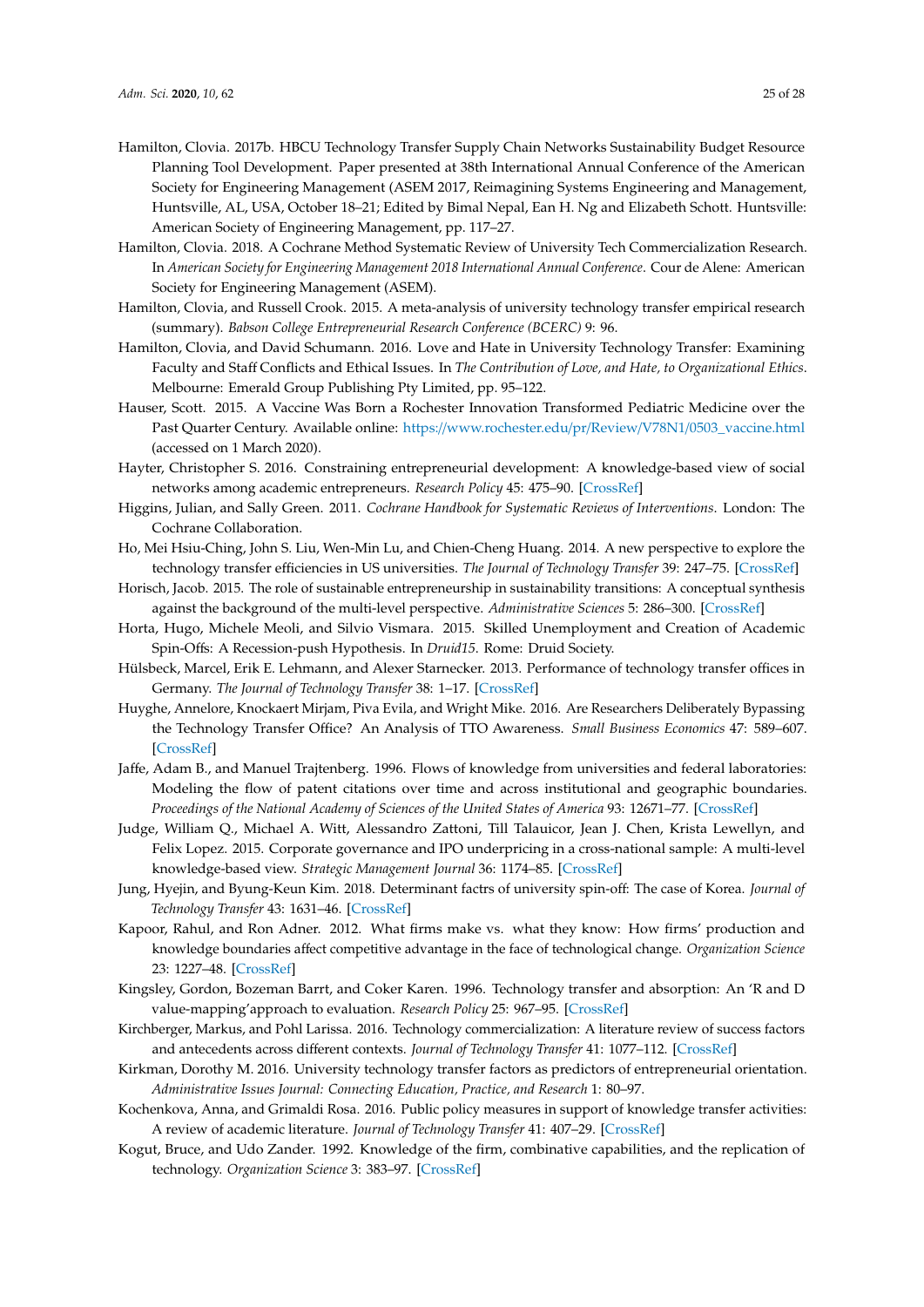- <span id="page-25-23"></span><span id="page-25-0"></span>Langer, Emily. 2012. Robert S. Ledley, physicist who invented first full-body CT scanner, dies at 86. *The Washington Post*, July 26.
- <span id="page-25-24"></span><span id="page-25-22"></span>Liao, Yongxin, Deschamps Fernando, Eduardo de Freitas, Loures Rocha, and Ramos Luiz Felipe Pierin. 2017. Past, present and future of Industry 4.0—A systematic literature review and research agenda proposal. *International Journal of Production Research* 55: 3609–29. [\[CrossRef\]](http://dx.doi.org/10.1080/00207543.2017.1308576)
- <span id="page-25-2"></span>Lockett, Andy, and Mike Wright. 2005. Resources, capabilities, risk capital and the creation of university spin-out companies. *Research Policy* 34: 1043–57. [\[CrossRef\]](http://dx.doi.org/10.1016/j.respol.2005.05.006)
- <span id="page-25-12"></span>Lockett, Andy, Siegel Donald, Wright Mike, and Michael D. Ensley. 2005. The creation of spin-off firms at public research institutions: Managerial and policy implications. *Research Policy* 34: 981–93. [\[CrossRef\]](http://dx.doi.org/10.1016/j.respol.2005.05.010)
- <span id="page-25-6"></span>Mansfield, Edwin, Rapoport John, Romeo Anthony, Wagner Samuel, and Beardsley George. 1977. Social and private rates of return from industrial innovations. *The Quarterly Journal of Economics* 91: 221–40. [\[CrossRef\]](http://dx.doi.org/10.2307/1885415)
- <span id="page-25-19"></span><span id="page-25-3"></span>Markman, Gideon D., Phillip H. Phan, David B. Balkin, and Peter T. Gianiodis. 2005a. Entrepreneurship and university-based technology transfer. *Journal of Business Venturing* 20: 241–63. [\[CrossRef\]](http://dx.doi.org/10.1016/j.jbusvent.2003.12.003)
- <span id="page-25-20"></span><span id="page-25-13"></span>Markman, Gideon D., Peter T. Gianiodisa, Phillip H. Phan, and David B. Balkin. 2005b. Innovation speed: Transferring university technology to market. *Research Policy* 34: 1058–75. [\[CrossRef\]](http://dx.doi.org/10.1016/j.respol.2005.05.007)
- <span id="page-25-1"></span>Martin, Douglas. 2007. J. Robert Cade, the inventor of Gatorade, Dies at 80. *The New York Times*, November 28.
- <span id="page-25-21"></span><span id="page-25-18"></span>Mathisen, Marius Tuft, and Einar Rasmussen. 2019. The development, growth, and performance of university spin-offs: A critical review. *Journal of Technology Transfer* 44: 1891–938. [\[CrossRef\]](http://dx.doi.org/10.1007/s10961-018-09714-9)
- <span id="page-25-25"></span>McGowan, Jessie, Margaret Sampson, Douglas M. Salzwedel, Cogo Elise, Foerster Vicki, and Lefebvre Carol. 2016. PRESS peer review of electronic search strategies: 2015 guideline statement. *Journal of ClinicalClinical Epidemiology* 75: 40–46. [\[CrossRef\]](http://dx.doi.org/10.1016/j.jclinepi.2016.01.021) [\[PubMed\]](http://www.ncbi.nlm.nih.gov/pubmed/27005575)
- <span id="page-25-17"></span>Miranda, Francisco Javier, Chamorro Antonio, and Rubio Sergio. 2018. Re-thinking university spin-off: A critical literature review and a research agenda. *Journal of Technology Transfer* 43: 1007–38. [\[CrossRef\]](http://dx.doi.org/10.1007/s10961-017-9647-z)
- <span id="page-25-26"></span>Moher, David, Liberati Alessandro, Tetzlaff Jennifer, Douglas G. Altman, and Prisma Group. 2009. Preferred reporting items for systematic reviews and meta-analyses: The PRISMA statement. *PLoS Medicine* 6: e1000097. [\[CrossRef\]](http://dx.doi.org/10.1371/journal.pmed.1000097)
- <span id="page-25-27"></span>Munari, Federico, Sobrero Maurizo, and Toschi Laura. 2018. The university as a venture capitalist? Gap funding instruments for technology transfer. *Technological Forecasting and Social Change* 127: 70–84. [\[CrossRef\]](http://dx.doi.org/10.1016/j.techfore.2017.07.024)
- <span id="page-25-8"></span>Nickerson, Jack A., and Todd R. Zenger. 2004. A knowledge-based theory of the firm—The problem-solving perspective. *Organization ScienceScience* 15: 617–32. [\[CrossRef\]](http://dx.doi.org/10.1287/orsc.1040.0093)
- <span id="page-25-14"></span>O'Shea, Rory. 2007. Determinants and consequences of university spin-off activity: A conceptual framework. In *Handbook of Research on Techno-Entrepreneurship*. Edited by Francois Therin. Cheltenham: Edward Elgar.
- <span id="page-25-15"></span>O'Shea, Rory, Chugh Harvee, and Thomas J. Allen. 2008. Determinants and consequences of university spinoff activity: A conceptual framework. *Journal of Technology Transfer* 33: 653–66. [\[CrossRef\]](http://dx.doi.org/10.1007/s10961-007-9060-0)
- <span id="page-25-28"></span>Owen-Smith, Jason. 2003. From separate systems to a hybrid order: Accumulative advantage across public and private science at Research One universities. *Research Policy* 32: 1081–104. [\[CrossRef\]](http://dx.doi.org/10.1016/S0048-7333(02)00111-7)
- <span id="page-25-16"></span>Perkmann, Markus, Tartari Valentina, McKelvey Maureen, Autio Erkko, Brostrom Anders, Pablo D'Este, Fini Riccardo, Geuna Aldo, Grimaldi Rosa, Hughes Alan, and et al. 2013. Academic engagement and commercialisation: A review of the literature on university-industry relations. *Research Policy* 42: 423–42. [\[CrossRef\]](http://dx.doi.org/10.1016/j.respol.2012.09.007)
- <span id="page-25-7"></span>Philbin, Simon. 2008. Process model for university-industry research collaboration. *European Journal of Innovation Management* 11: 488–521. [\[CrossRef\]](http://dx.doi.org/10.1108/14601060810911138)
- <span id="page-25-4"></span>Philbin, Simon P. 2012. Resource-Based View of University-Industry Research Collaboration. In *PICMET '12: Technology Management for Emerging Technologies*. Portland: IEEE, pp. 400–11.
- <span id="page-25-11"></span>Powers, Joshua B. 2003. Commercializing academic research: Resource effects on performance of university technology transfer. *The Journal of Higher Education* 74: 26–50. [\[CrossRef\]](http://dx.doi.org/10.1080/00221546.2003.11777186)
- <span id="page-25-9"></span>Powers, Joshua B., and McDougall Patricia. 2005. Policy orientation effects on performance with licensing to start-ups and small companies. *Research Policy* 34: 1028–42.
- <span id="page-25-5"></span>Price, David P., Stoica Michael, and Robert J. Boncella. 2013. The relationship between innovation, knowledge, and performance in family and non-family firms: An analysis of SMEs. *Journal of Innovation and Entrepreneurship* 2: 14–34. [\[CrossRef\]](http://dx.doi.org/10.1186/2192-5372-2-14)
- <span id="page-25-10"></span>Rogers, Everett M. 2000. Assessing the Effectiveness of Technology Transfer Offices at U.S. Research Universities. *Journal of the Association of University Technology Managers* 12: 47–80.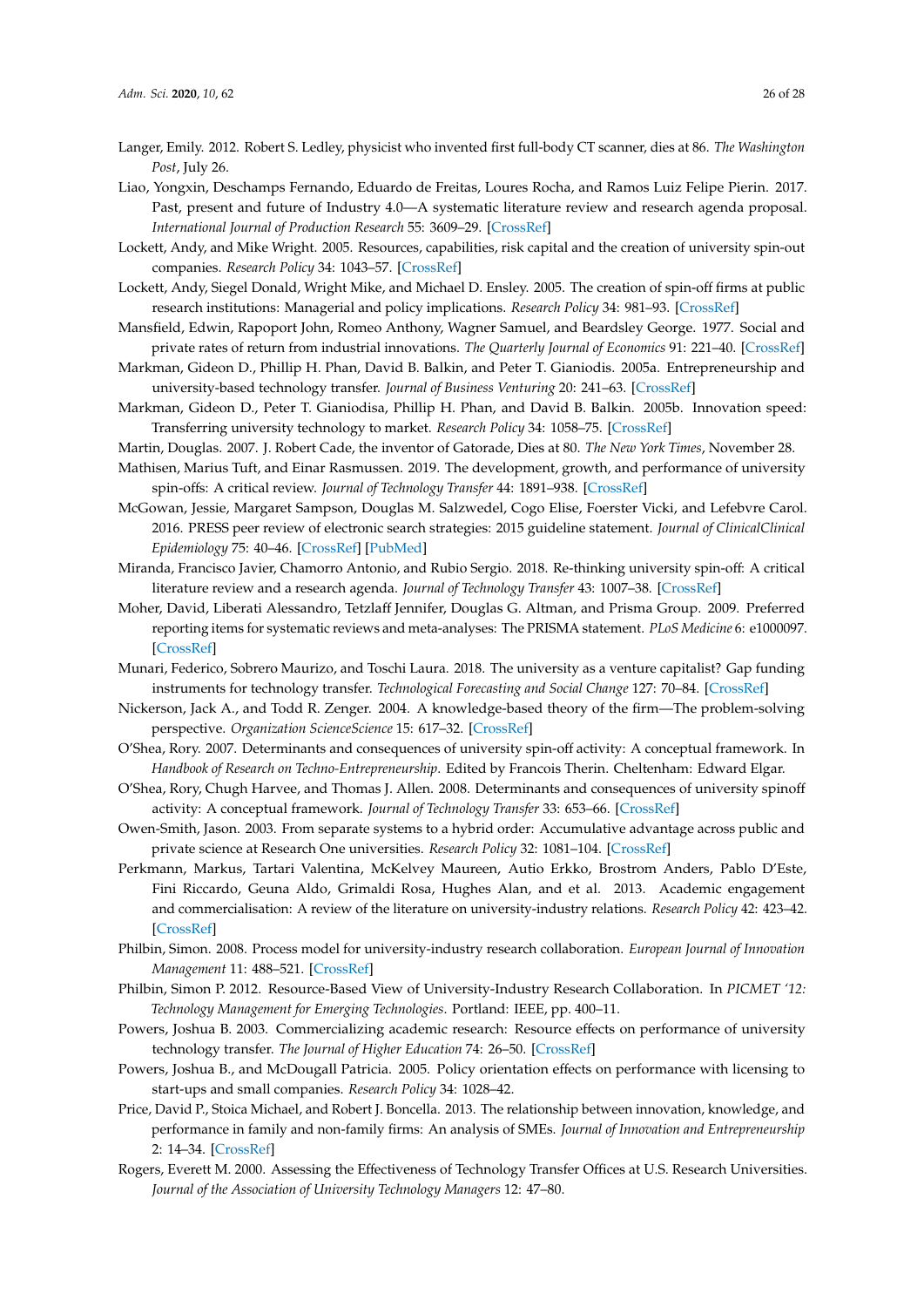<span id="page-26-18"></span><span id="page-26-17"></span><span id="page-26-2"></span>Rong, Blake Z. 2016. Happy Birthday to the Three-Point Safety Belt! *Road and Track*, July 10.

- <span id="page-26-15"></span>Rothaermel, Frank, Agung Shanti, and Jiang Lin. 2007. University entrepreneurship: A taxonomy of the literature. *Industrial and Corporate Change* 16: 691–791. [\[CrossRef\]](http://dx.doi.org/10.1093/icc/dtm023)
- <span id="page-26-8"></span>Rumelt, Richard P. 1984. Toward a strategic theory of the firm. In *Competitive Strategic Management*. Edited by Robert Lamb. Upper Saddle River: Prentiss Hall, pp. 556–70.
- <span id="page-26-19"></span>Sampson, Margaret, Jessie McGowan, Lefebvre Carol, Moher David, and Grimshaw Jeremy. 2008. *PRESS: Peer Review of Electronic Search Strategies*. Ottawa: Canadian Agency for Drugs and Technologies in Health (CADTH), Available online: www.cadth.ca/media/pdf/[477\\_PRESS-Peer-Review-Electronic-Search-Strategies](www.cadth.ca/media/pdf/477_PRESS-Peer-Review-Electronic-Search-Strategies) (accessed on 25 July 2020).
- <span id="page-26-20"></span>Schmidt, Frank L., and John E. Hunter. 2015. *Methods of Meta-Analysis: Correcting Error and Bias in Research Findings*, 3rd ed. Thousand Oaks: Sage Publications.
- <span id="page-26-16"></span>Schmitz, Ademar, Urbano David, Dandolini Gertrudes Aparecida, Joao Artur de Souza, and Guerrero Maribel. 2017. Innovation and entrepreneurship in the academic setting: A systematic literature review. *International Entrepreneurship Management Journal* 13: 369–95. [\[CrossRef\]](http://dx.doi.org/10.1007/s11365-016-0401-z)
- <span id="page-26-5"></span>Seashore Louis, Karen, Blumenthal David, Michael E. Giuck, and Michael A. Stoto. 1989. Entrepreneurs in Academe: An Exploration of Behaviors among Life Scientists. *Administrative Science Quarterly* 34: 110–31. [\[CrossRef\]](http://dx.doi.org/10.2307/2392988)
- <span id="page-26-6"></span>Siegel, Donald S., Waldman David, and Link Albert. 2003. Assessing the impact of organizational practices on the relative productivity of university technology transfer offices: An exploratory study. *Research Policy* 32: 27–48. [\[CrossRef\]](http://dx.doi.org/10.1016/S0048-7333(01)00196-2)
- <span id="page-26-12"></span>Sine, Wesley David, Shane Scott, and Gregorio Di Dante. 2003. The halo effect and technology licensing: The influence of institutional prestige on the licensing of university inventions. *Management Science* 49: 478–96. [\[CrossRef\]](http://dx.doi.org/10.1287/mnsc.49.4.478.14416)
- <span id="page-26-10"></span>Sirmon, David G., and Michael A. Hitt. 2003. Managing Resources: Linking Unique Resources, Management, and Wealth Creation in Family Firms. *Entrepreneurship Theory and Practice* 7: 339–58. [\[CrossRef\]](http://dx.doi.org/10.1111/1540-8520.t01-1-00013)
- <span id="page-26-13"></span>Swamidass, Paul M., and Valusa Venubabu. 2009. Why university inventions rarely produce income? Bottlenecks in university technology transfer. *Journal of Technology Transfer* 34: 343–63. [\[CrossRef\]](http://dx.doi.org/10.1007/s10961-008-9097-8)
- <span id="page-26-11"></span>Takeishi, Akira. 2002. Knowledge partitioning in the interfirm division of labor: The case of automotive product development. *Organization Science* 13: 321–38. [\[CrossRef\]](http://dx.doi.org/10.1287/orsc.13.3.321.2779)
- <span id="page-26-23"></span>Tang, Yi. 2017. Empirical Analysis of Network Reciprocity's Impacts on Universities' Cross-Region Technology Transfer Performance. *Open Journal of Social Sciences* 5: 384–95. [\[CrossRef\]](http://dx.doi.org/10.4236/jss.2017.55026)
- <span id="page-26-21"></span>Tseng, Fan-Chuan, Mu-Hsuan Huang, and Dar-Zen Chen. 2018. Factors of university-industry collaboration affecting university innovation performance. *Journal of Technology Transfer* 45: 560–77. [\[CrossRef\]](http://dx.doi.org/10.1007/s10961-018-9656-6)
- <span id="page-26-3"></span>U. S. Congress. 1980. *Bayh Dole Act. 96-517*. Washington: U. S. Congress, December 12.
- <span id="page-26-7"></span>Van Looy, Bart, Landoni Paolo, Callaert Julie, Bruno Sapsalis Van Pottelsberghe, and Eleftherios Debackere Koenraad. 2011. Entrepreneurial effectiveness of European universities: An empirical assessment of antecedents and trade-offs. *Research Policy* 40: 553–64. [\[CrossRef\]](http://dx.doi.org/10.1016/j.respol.2011.02.001)
- <span id="page-26-14"></span>Villani, Elisa, Rasmussen Einar, and Grimaldi Rosa. 2017. How intermediary organizations facilitate university-industry technology transfer: A proximity approach. *Technological Forecasting and Social Change* 114: 86–102. [\[CrossRef\]](http://dx.doi.org/10.1016/j.techfore.2016.06.004)
- <span id="page-26-22"></span>Wang, Yuandi, Ruifeng Hu, Weiping Li, and Xiongfeng Pan. 2015. Does teaching benefit from university-industry collaboration? Investigating the role of academic commercialization and engagement. *Scientometrics* 106: 1037–55. [\[CrossRef\]](http://dx.doi.org/10.1007/s11192-015-1818-9)

<span id="page-26-9"></span>Warnerfelt, Birger. 1984. A resource-based view of the firm. *Strategic Management Journal* 5: 171–80. [\[CrossRef\]](http://dx.doi.org/10.1002/smj.4250050207)

<span id="page-26-4"></span>Wedekind, Gerben K., and Simon P. Philbin. 2018. Research and Grant Management: The Role of the Project Management Office (PMO) in a European Research Consortium Context. *The Journal of Research Administration* 49: 43–62.

- <span id="page-26-1"></span>Wentzel, Michael. 2008. URMC strategic plan maps a path to enhanced care, medical breakthroughs and greater recognition. *Rochester Medicine* Spring/Summer: 15–18.
- <span id="page-26-0"></span>Wiesendanger, Hans. 2000. A History of OTL. Available online: https://[otl.stanford.edu](https://otl.stanford.edu/history-otl)/history-otl (accessed on 22 July 2020).